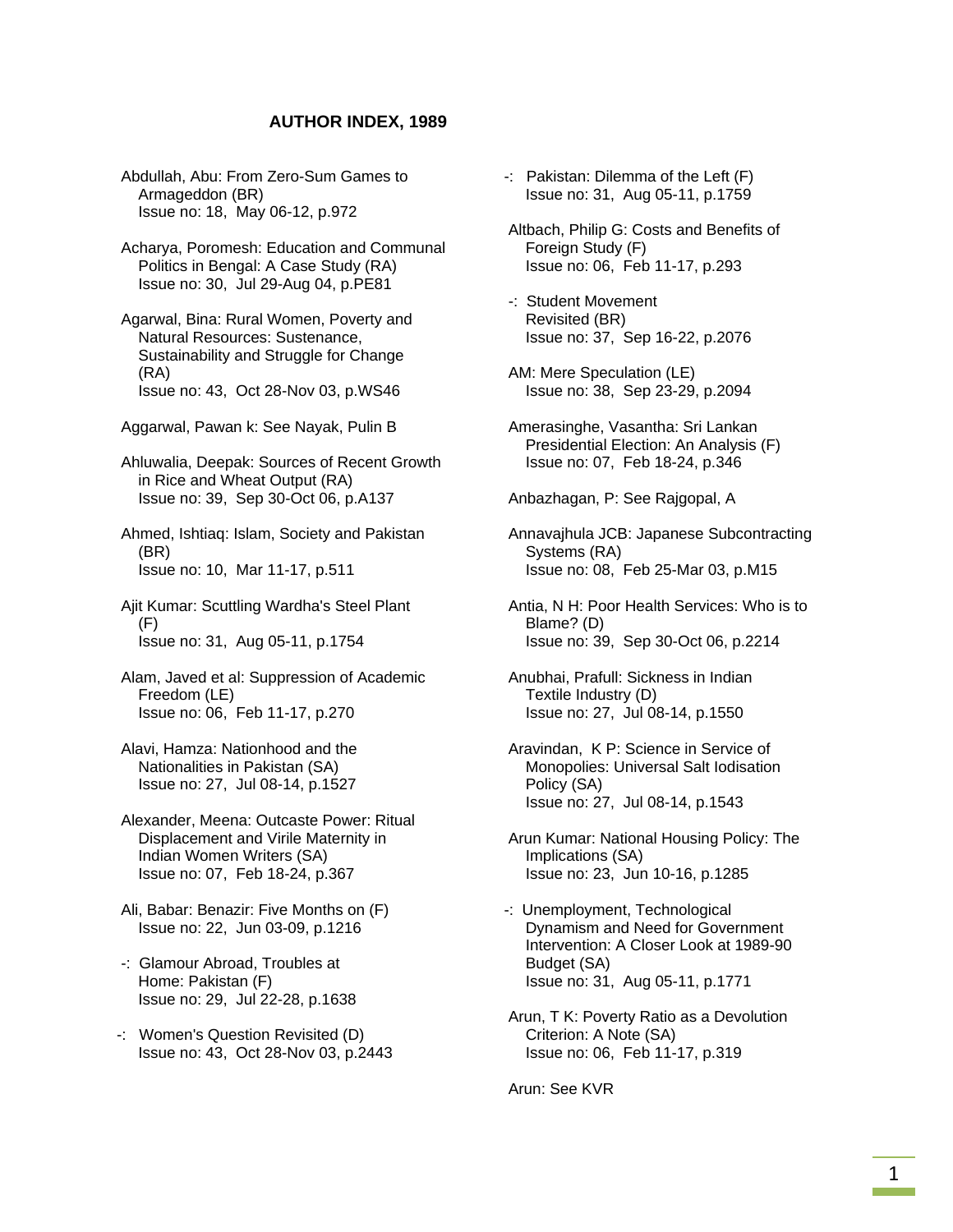Ashish, Madhava: New Look at Rural Planning (SA) Issue no: 17, Apr 29-May 05, p.937

 Ashok Prasad and Harish Dhawan: Abuse of Law (LE) Issue no: 14, Apr 08-14, p.702

 Azmi, Shabana et al: Defence Committee for Bombay Professors (LE) Issue no: 24, Jun 17-23, p.1306

 Baby, M A: No Cover-Up (LE) Issue no: 34, Aug 26-Sep 01, p.1930

 Bagchi, Amaresh: Central Valuation Board of West Bengal: Devaluing a Valuatin Authority (F) Issue no: 51-52, Dec 23-05, p.2823

-: A Decade of Economic Reform in China: A Retrospect (SA) Issue no: 25, Jun 24-30, p.1407

 -: Poverty Measures as an Index of Backwardness and Their Relevance for Tax Devolution (SA) Issue no: 15, Apr 15-21, p.831

 Bajaj, J L and Renuka Vishwanathan: Financial Management in States: Role of Finance Commission (SA) Issue no: 40, Oct 07-13, p.2255

Bajpai, Nirupam: See Gupta, S P

 Bal, Arun and Anil Pilgaonkar: Counterfact on Analgin (F) Issue no: 09, Mar 04-10, p.445

Bala Ramulu, C H: See Hara Gopal, G

 Balachandran, G: Britain, USA and Indian Gold Standard (SA) Issue no: 35-36, Sep 02-15, p.2015

 Balagopal, K: 'Law and Order' on Lease (F) Issue no: 24, Jun 17-23, p.1322

 -: Drought and TADA in Adilabad (F) Issue no: 47, Nov 25-Dec 01, p.2587

 -: The Elections in Andhra Pradesh (F) Issue no: 51-52, Dec 23-05, p.2817  -: Pitting the Tribals against the Non-Tribal Poor (F) Issue no: 21, May 27-Jun 02, p.1149

 -: What is 'Socialist Freedom'? (P) Issue no: 31, Aug 05-11, p.1761

 -: A Year of Encounters (F) Issue no: 02, Jan 14-20, p.66

 Balasubramaniam, K: Enough Fools (LE) Issue no: 42, Oct 21-27, p.2338

 Balgopal: Rise of Gangsterism in Politics  $(F)$ Issue no: 05, Feb 04-10, p.227

 Bandyopadhyay, D: A Lesson in Development (F) Issue no: 18, May 06-12, p.963

 Banenerji, Himani: The Mirror of Class: Class Subjectivity and Politics in 19th Century Bengal (SA) Issue no: 19, May 13-19, p.1041

 Banerjee, Nirmala: Trends in Women's Employment, 1971-1981: Some Macro-Level Observations (RA) Issue no: 17, Apr 29-May 05, p.WS10

 Banerjee, R: Thermodynamics and Value of Capital Goods (D) Issue no: 03, Jan 21-27, p.164

 Banerjee, Sumanta: 'What Injury You Have Done My Horses?' (P) Issue no: 25, Jun 24-30, p.1391

 Banerji, Arun: Balance of Payments: Evading the Real Issues (F) Issue no: 10, Mar 11-17, p.495

 Banerji, Debabar: Crisis in the Medical Profession in India (F) Issue no: 20, May 20-26, p.1091

 -:, Debabar: Rural Social Transformation and Changes in Health Behaviour (SA) Issue no: 26, Jul 01-07, p.1474

 Bardhan, Kalpana: Poverty, Growth and Rural Labour Markets in India (RA) Issue no: 12, Mar 25-31, p.A21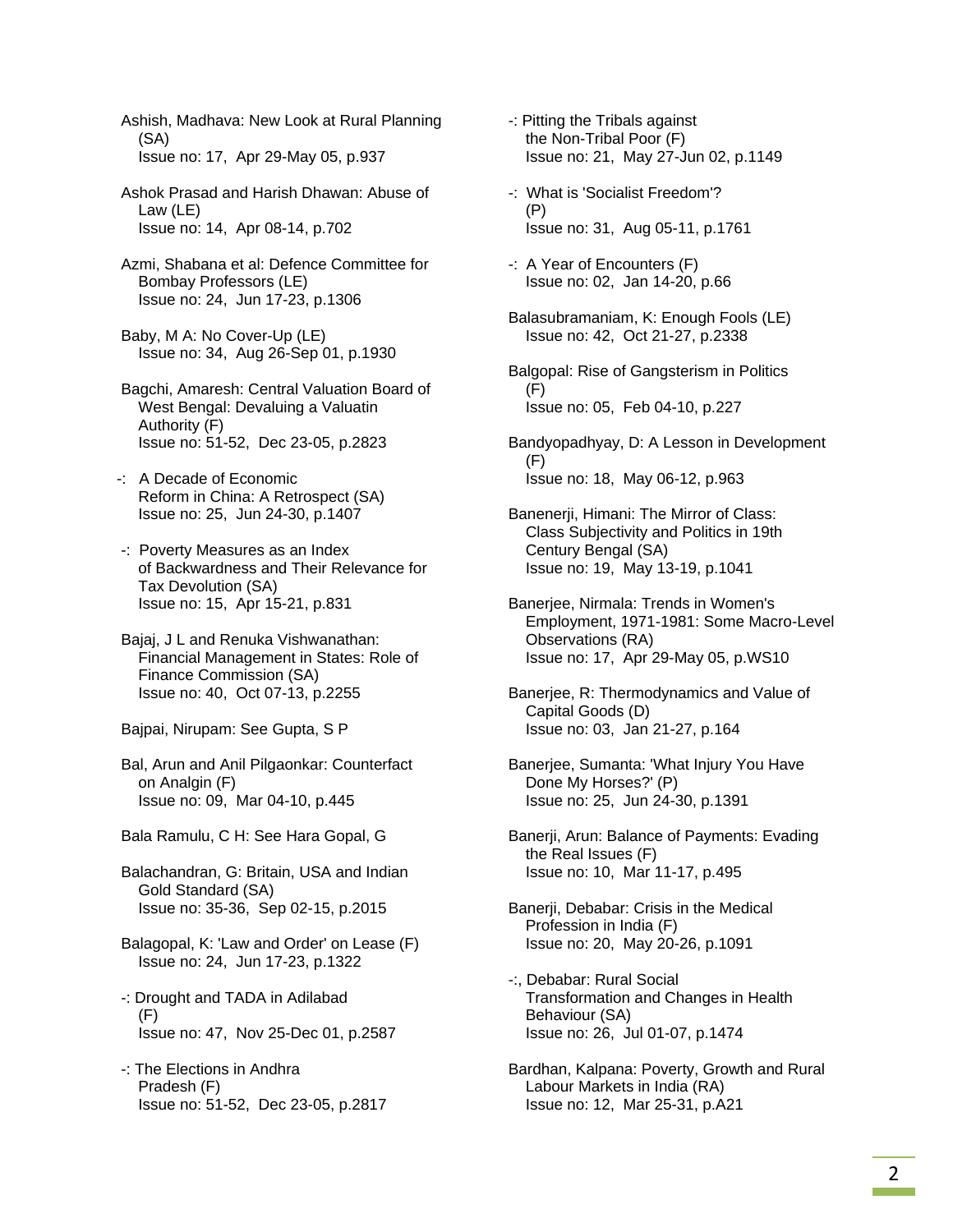Bardhan, Pranab: A Letter from Beijing (F) Issue no: 24, Jun 17-23, p.1320

- -: Pranab: The Third Dominant Class (SA) Issue no: 03, Jan 21-27, p.155
- Baru, Rama Vaidyanathan: Medicine as Business (BR) Issue no: 11, Mar 18-24, p.565
- Baru, Sanjaya: Economics and Politics of 1992 (F) Issue no: 20, May 20-26, p.1093
- Baru, Sanjaya: GATT: Winter of Discontent (F) Issue no: 01, Jan 07-13, p.15
- -: Missing the Point (LE) Issue no: 47, Nov 25-Dec 01, p.2574
- -: People's Right to Know (LE) Issue no: 42, Oct 21-27, p.2338
- Baruah, Sanjib: Considerations on Democratic Resurgence (SA) Issue no: 49, Dec 09-15, p.2725
- -: Minority Policy in the North-East: Achievements and Dangers (SA) Issue no: 37, Sep 16-22, p.2087
- Basu, Kaushik: Exploitation and Efficiency (LE) Issue no: 28, Jul 15-21, p.1554
- -: The Welfare State Works (BR) Issue no: 17, Apr 29-May 05, p.917
- Basu, Sreemay: Information Support System for Urban Planning (RA) Issue no: 34, Aug 26-Sep 01, p.M141
- -: Urban Housing (F) Issue no: 31, Aug 05-11, p.1757
- Baxi, Upendra: Bhopal Victims: Undoing the Injustice (LE) Issue no: 48, Dec 02-08, p.2626
- Baylor, Michael: European Community and NATO (LE) Issue no: 34, Aug 26-Sep 01, p.1930
- Beteille, Andre: Are the Intelligentsia a Ruling Class? (SA) Issue no: 03, Jan 21-27, p.151
- Bhalla, A S: Innovations and Small Producers in Developing Countries (RA) Issue no: 08, Feb 25-Mar 03, p.M2
- Bhalla, G S and D S Tyagi: Spatial Pattern of Agricultural Development in India (RA) Issue no: 25, Jun 24-30, p.A46
- Bhalla, Sheila: Technological Change and Women Workers: Evidence from the Expansionary Phase in Haryana Agriculture (RA) Issue no: 43, Oct 28-Nov 03, p.WS67
- Bharti, Indu: Bhagalpur Riots and Bihar Government (F) Issue no: 48, Dec 02-08, p.2643
- -: Decay of Gram Panchayats in Bihar (F) Issue no: 01, Jan 07-13, p.18
- -: Differences in Jharkhand Movement (F) Issue no: 04, Jan 28-Feb 03, p.183
- -: Jharkhand Movement: Caught in the Electoral Morass (F) Issue no: 25, Jun 24-30, p.1385
- -: Making Up with the Mafia: Bihar (F) Issue no: 41, Oct 14-20, p.2290
- -: Paharia Tribals' Plight and Government's Indifference (F) Issue no: 27, Jul 08-14, p.1503
- -: Rearranged Political Mosaic: Bihar (F) Issue no: 49, Dec 09-15, p.2699
- -: Usurpation of the State: Coal Mafia in Bihar (F) Issue no: 42, Oct 21-27, p.2353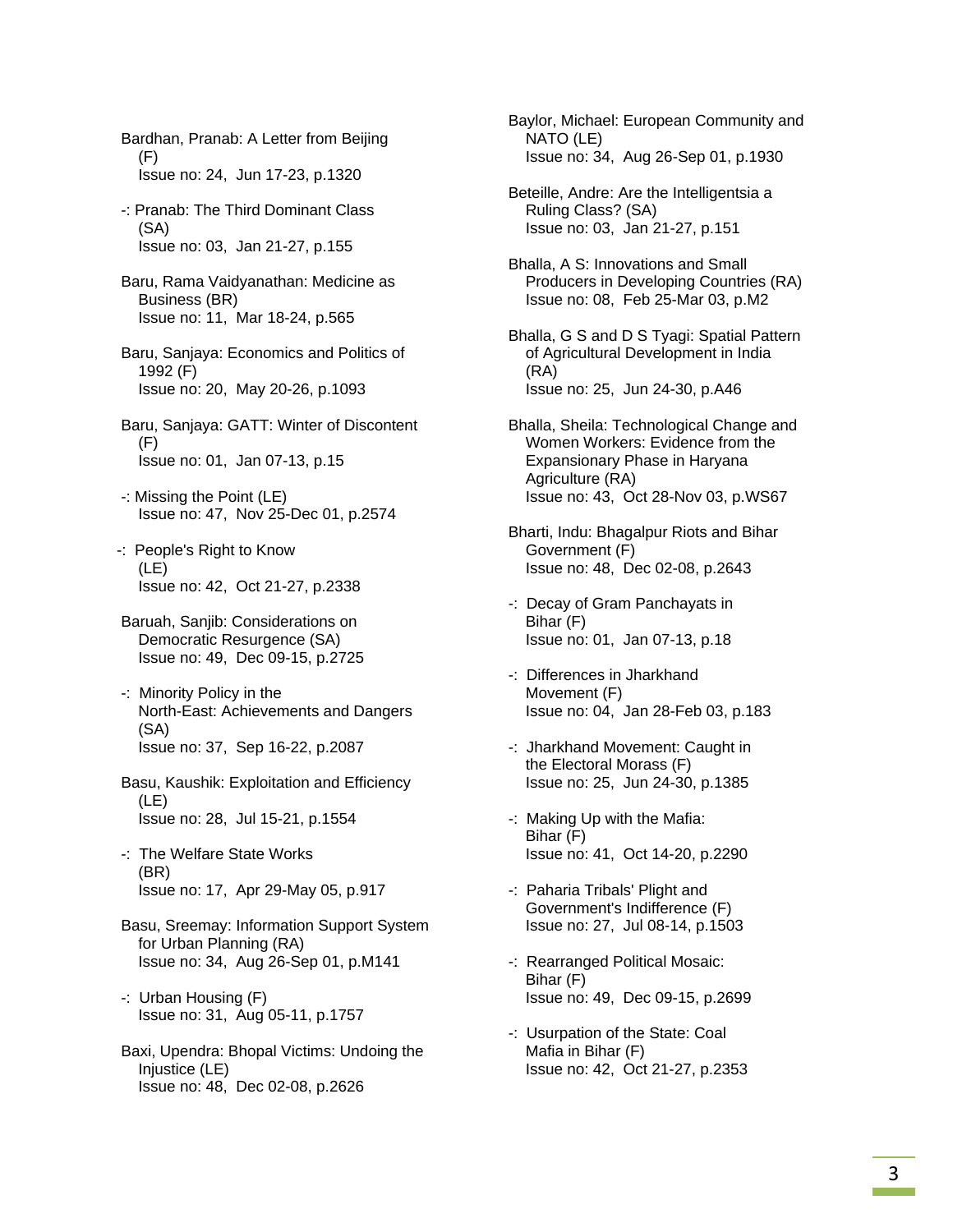- Bharucha, Rustom: Haraam Bombay! (P) Issue no: 23, Jun 10-16, p.1275
- -: Letter to the Dead (P) Issue no: 15, Apr 15-21, p.780
- -: Notes on the Invention of Tradition (SA) Issue no: 33, Aug 19-25, p.1907
- Bhate, Vaijayanti and Sanjeevanee Mulay: Population Front of Indian Economic Development (D) Issue no: 13, Apr 01-07, p.700
- Bhatia, B M: A Critique without Prescriptions (BR) Issue no: 34, Aug 26-Sep 01, p.1952
- Bhatt, V V: On Competitive Impulses and Public Enterprise Performance (RA) Issue no: 21, May 27-Jun 02, p.M50
- -: On Participating in the International Capital Market (SA) Issue no: 26, Jul 01-07, p.1463
- -: Planning Process and Development Performance (BR) Issue no: 39, Sep 30-Oct 06, p.2195
- Bhattacharji, Sukumari: Early Subordination (BR) Issue no: 25, Jun 24-30, p.1398
- Bhattacharya, Abhijit: Salzburg Seminar on Perestroika (F) Issue no: 41, Oct 14-20, p.2297
- Bhattacharya, Abhijit: See Gidadhubli, R G
- Bhattacharya, B B and Arup Mitra: Industry-Agriculture Growth Rates: Widening Disparity: An Explanation (SA) Issue no: 34, Aug 26-Sep 01, p.1963
- Bhattacharya, Hrishikesh: Techno-Economic Approach to Value of Capital Goods (D) Issue no: 24, Jun 17-23, p.1360
- Bhattacharya, Malini: Sati in Bengal; The Socio-Economic Background (BR) Issue no: 13, Apr 01-07, p.669
- Bhattacharya, S: Bakreswar 89 (LE) Issue no: 18, May 06-12, p.946
- Bhattacharyay, Biswa N and B K Ghose: Marketing of Banking Services in the 90s: Problems and Perspectives (RA) Issue no: 08, Feb 25-Mar 03, p.M27
- Bhattacharyya, S K: Venture Management: A Much Needed Professional Service (RA) Issue no: 21, May 27-Jun 02, p.M85
- Bhattacharyya, Sudip: Venture Capital Financing (RA) Issue no: 47, Nov 25-Dec 01, p.M157
- Bhattacherjee, Debashish: Evolution of Unionism and Labour Market Structure: Case of Bombay Textile Mills, 1947-1985 (RA) Issue no: 21, May 27-Jun 02, p.M67
- Bhowmik, Sharit K: Forgotten Bloshevik Revisited (BR) Issue no: 41, Oct 14-20, p.2309
- -: Managing Kamani Tubes  $(F)$ Issue no: 16, Apr 22-28, p.857
- -: Workers Take Over Kamani Tubes (F) Issue no: 03, Jan 21-27, p.124
- Bhowmik, Sharit K: See Reddy, V N
- Bhuskute, R V: Tribals, Dalits and Government Lands (F) Issue no: 42, Oct 21-27, p.2355
- BM: Assessing the Budget: New Delhi (F) Issue no: 11, Mar 18-24, p.546
- -: Battle for Self-Reliance in Telecommunications: New Delhi (F) Issue no: 34, Aug 26-Sep 01, p.1941
- -: Command Performance by Planning Commission (F) Issue no: 35-36, Sep 02-15, p.1989
- -: Economy in a Tail-Spin: New Delhi (F) Issue no: 40, Oct 07-13, p.2235
- -: Electoral Politics at Cost of Economy: New Delhi (F) Issue no: 25, Jun 24-30, p.1379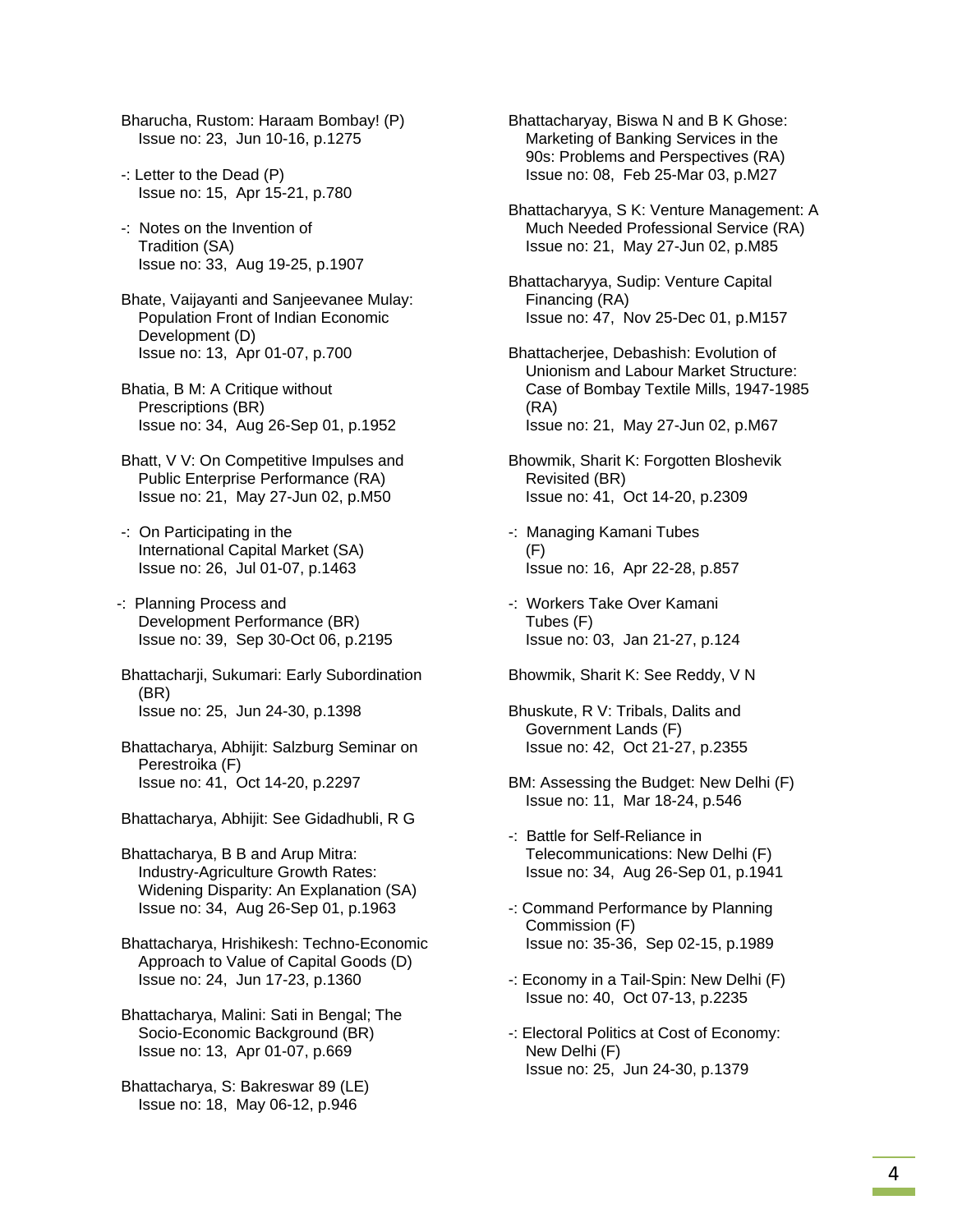- -: Intellectual Property Rights: Government Buckles under US Pressure (F) Issue no: 19, May 13-19, p.1023
- -: Into the IMF's Parlour Once Again (F) Issue no: 15, Apr 15-21, p.765
- -: Liberalisation Road to Economic Ruination: New Delhi (F) Issue no: 33, Aug 19-25, p.1873
- -: On the Fast Track to Economic Dependence (F) Issue no: 09, Mar 04-10, p.443
- -: The Post-Election Agenda: New Delhi (F) Issue no: 49, Dec 09-15, p.2694
- -: Rescuing Democracy: New Delhi (F) Issue no: 51-52, Dec 23-05, p.2814
- -: Toeing the G-7 Line (F) Issue no: 07, Feb 18-24, p.343
- -: Vain Search for Indian Renaissance (F) Issue no: 03, Jan 21-27, p.128
- -: Arun: Marx's Theory of History: Obituary or New Start? (BR) Issue no: 27, Jul 08-14, p.1524
- -: Political Economy of European Socialist Systems (BR) Issue no: 37, Sep 16-22, p.2073
- -: Arun: Possibility if Peaceful Revolution and Role of Revolutionary Terrorism (D) Issue no: 30, Mar 04-10, p.m79
- Bose, Deb Kumar: Market and Plan in Soviet Union (SA) Issue no: 02, Jan 14-20, p.95
- Bose, Tapan: Obstructing Justice (LE) Issue no: 05, Feb 04-10, p.214
- Boyee, James K: Third World Debt: Moral and Other Hazards (F) Issue no: 44-45, Nov 04-17, p.2471
- Brara, Rita: Commons' Policy as Process: The Case of Rajastan, 1955-1985 (SA) Issue no: 40, Oct 07-13, p.2247

 Burman, B K Roy: Problems and Prospects of Tribal Development in North-East India (SA) Issue no: 13, Apr 01-07, p.693

- Chadha, G K and M R Khurana: Backward Agriculture, Unrewarded Labour and Economic Deprivation: Bihar's Contrast with Punjab (SA) Issue no: 47, Nov 25-Dec 01, p.2617
- Chakrabarti, Indrani: Mayhem in Devlia (F) Issue no: 32, Aug 12-18, p.1812
- Chakravarti, Uma: History and the Social Sciences (BR) Issue no: 23, Jun 10-16, p.1283
- Chandavarkar, Anand: Philosophers' Rolling Stones (LE) Issue no: 46, Nov 18-24, p.2518
- Chandhoke, Neera: Contradictions of Peripheral Capitalism (BR) Issue no: 11, Mar 18-24, p.561
- Chandra Shekhar: Surrender Episodes (LE) Issue no: 15, Apr 15-21, p.754
- Chandra, Nirmal Kumar: Crisis in China: End of Socialism? (SA) Issue no: 46, Nov 18-24, p.2551
- Chandrashekar, B K: Panchayati Raj Bill: The Real Flaw (F) Issue no: 26, Jul 01-07, p.1433
- Chatterjee, P: Tricky Issues (LE) Issue no: 27, Jul 08-14, p.1486
- Chatterjee, Sumita and Ashok Rudra: Relations of Production in Pre-Colonial India (SA) Issue no: 21, May 27-Jun 02, p.1171
- Chattopadhyay, Manabendu; Robin Mukherjee and Ashok Rudra: Inter and Intra Occupational Differences in Income and Level of Living (SA) Issue no: 16, Apr 22-28, p.875
- -: Intra Occupational Differences in Income and Level of Living (SA) Issue no: 23, Jun 10-16, p.1297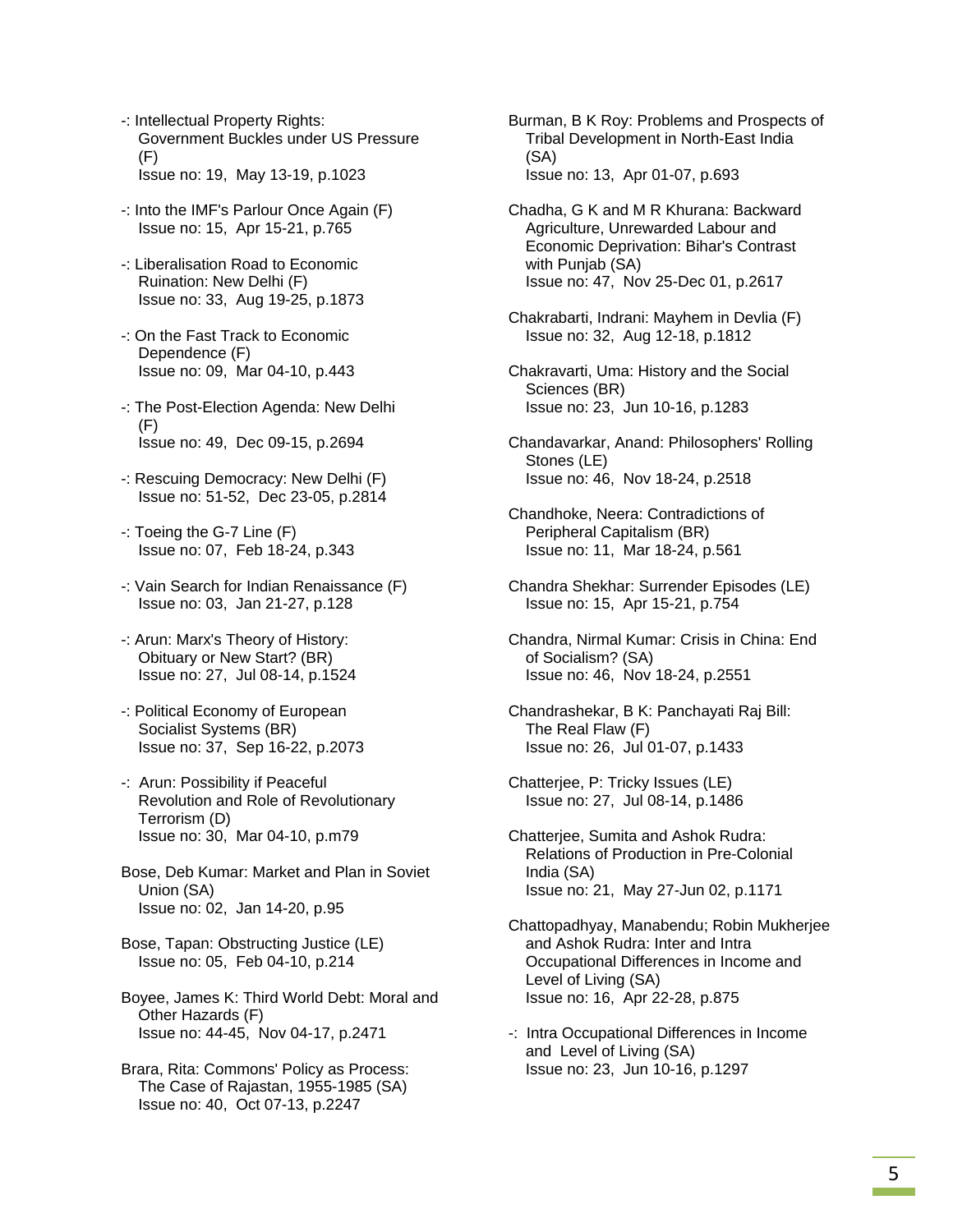- -: Intra Occupational Differences in Income and Level of Living (SA) Issue no: 29, Jul 22-28, p.1669
- -: Inter and Intra Occupational Differences in Income and Level of Living (SA) Issue no: 43, Oct 28-Nov 03, p.2434
- Chattopadhyay, Manabendu: Micro View of Rural Poverty (BR) Issue no: 15, Apr 15-21, p.785
- Chattopadhyay, Paresh: Which Socialism is in Question? (SA) Issue no: 50, Dec 16-22, p.2791
- Chaturvedi, Abha: Managements and Workers (LE) Issue no: 02, Jan 14-20, p.54
- Chen, Martha A: Women's Work in Indian Agriculture by Agro-Ecologic Zones: Meeting Needs of Landless and Land-Poor Women (RA) Issue no: 43, Oct 28-Nov 03, p.WS79
- Chhachhi, Amrita: The State, Religious Fundamentalism and Women: Trends in South Asia (SA) Issue no: 11, Mar 18-24, p.567
- Chitale, R P: Risk Capital for Medium and Small Industries: Weaknesses in Fiscal and Monetary Policies (RA) Issue no: 47, Nov 25-Dec 01, p.M150
- Cho, Yoon Je and Deena Khatkhate: Financial Liberalisation: Issues and Evidence (SA) Issue no: 20, May 20-26, p.1105
- Chokkalingam, G: Issues in Technological Change (BR) Issue no: 22, Jun 03-09, p.1226
- Chopra, Kanchan; Gopal K Kadekodi and M N Murty: People's Participation and Common Property Resources (RA) Issue no: 51-52, Dec 23-30, p.A
- Choudhury, S Dutta: Sweeping Generalisation (LE) Issue no: 51-52, Dec 23-05, p.2798
- Choudhury, Uma Datta Roy: See Bagchi, Amaresh
- Clairmonte, Frederick F: Rise and Fall of Soviet Agriculture (F) Issue no: 11, Mar 18-24, p.555
- Coondoo, Dipankar and Robin Mukherjee: Measurement of States, Taxable Capacities: Ninth Finance Commission's Methodology (SA) Issue no: 37, Sep 16-22, p.2080
- D'Costa, Wilfred: See Srinivasn, Bina
- D'Mello, Bernard: See Singh, Gayatri
- D'Souza, Errol: A Deficient Efficiency (BR) Issue no: 14, Apr 08-14, p.726
- D'Souza, J B: The Real City-Savers (F) Issue no: 20, May 20-26, p.1089
- D'Souza, Wilfred: Striking Narmada Dam Workers (LE) Issue no: 16, Apr 22-28, p.842
- Damle, C B: Land Reforms Legislation in Karnataka: Myth of Success (SA) Issue no: 33, Aug 19-25, p.1896
- Dan, S S: See Datta, Kamal Kumar
- Dandekar, V M: Economic Growth and Political Equilibrium (SA) Issue no: 14, Apr 08-14, p.729
- Das Gupta, Amitabha: Change, Development and a Theory of Social Science (RA) Issue no: 04, Jan 28-Feb 03, p.PE35
- Das Gupta, Malabika: Development and Ecology: Case Study of Gumti River in Tripura (SA) Issue no: 40, Oct 07-13, p.2267
- Das Gupta, Ranajit: Oraon Labour Agitation: Duars in Jalpaiguri District, 1915-16 (SA) Issue no: 39, Sep 30-Oct 06, p.2197
- Das, Alok: Unarmed Reviewer as Combatant (D) Issue no: 11, Mar 18-24, p.588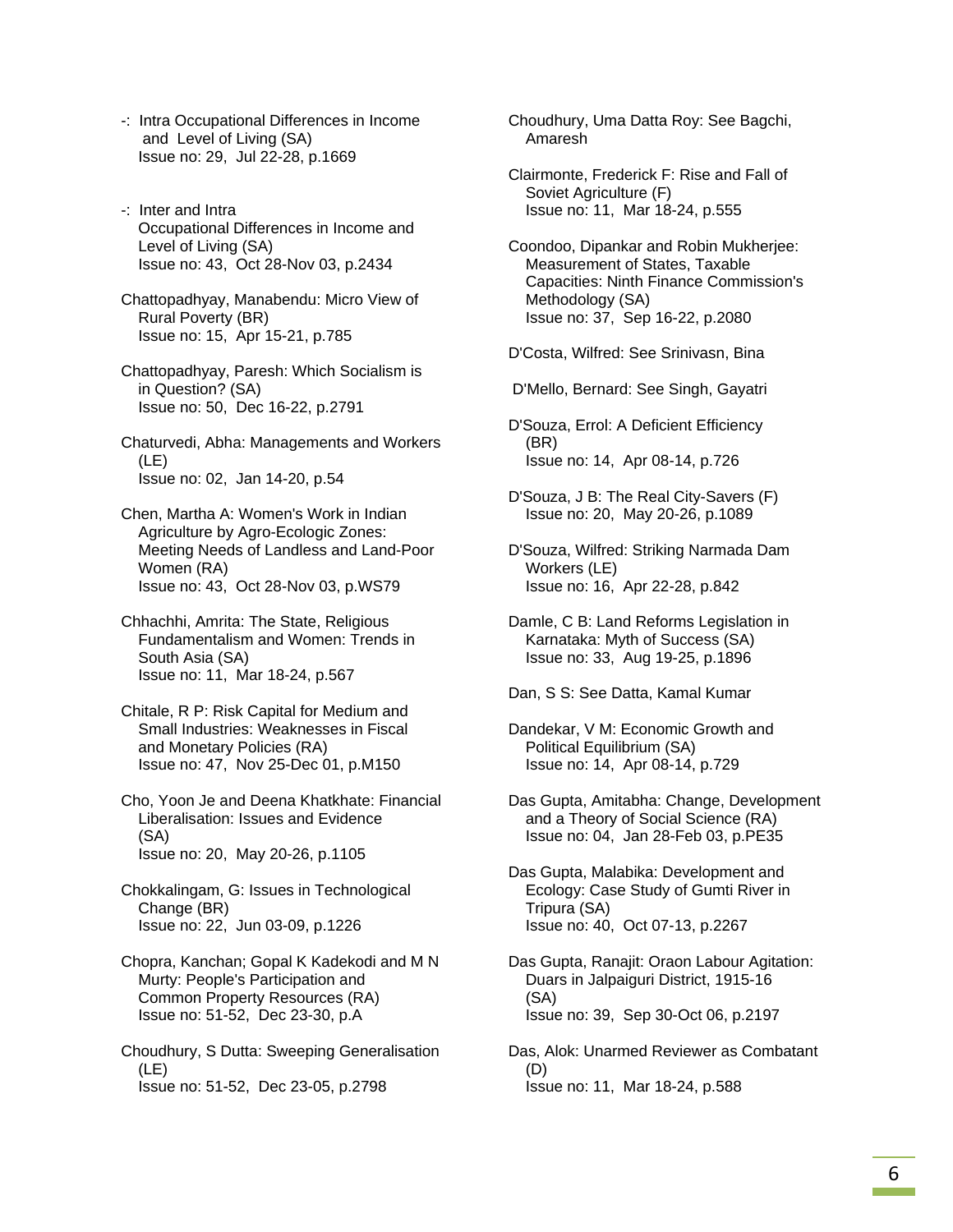Das, Biswaroop et al: Persecution of Kannada Scholar (LE) Issue no: 20, May 20-26, p.1070

- -: Promises, No Action (F) Issue no: 05, Feb 04-10, p.233
- Das, Sujit K: Humbling the Mighty: A Small Beginning (F) Issue no: 37, Sep 16-22, p.2057
- Dasgupta, Biplab: Land Use Planning in Rural Bengal (BR) Issue no: 09, Mar 04-10, p.461
- Dash, P L: Nationalities Problem in USSR: Discord over Nagorno-Karabakh (F) Issue no: 02, Jan 14-20, p.72
- Datt, Sunil and J K Sinha: CAS: Swan Song or Metamorphosis?: Profile of Bank Credit to Medium and Large Industry (RA) Issue no: 47, Nov 25-Dec 01, p.M160
- Datta, Amal Kumar: See Datta, Kamal Kumar

 Datta, Bhabatosh: Budget, 1989-90: Elusive Issues (SA) Issue no: 15, Apr 15-21, p.799

 Datta, Bhabatosh: Rural Development in Many Hues (BR) Issue no: 27, Jul 08-14, p.1523

 Datta, Kamal Kumar; S S Dan and Amal Kumar Datta: Productivity, Profitability and Income Distribution in Capture Fishery: A Study of the Orissa Coast (RA) Issue no: 51-52, Dec 23-05, p.A181

 Datta, Madhusudan: Tertiary Sector and Net Material Product: Indian Economy, 1950-51 to 1983-84 (SA) Issue no: 38, Sep 23-29, p.2149

Datta, R C: See Tulpule, Bagaram

- Davala, Sarath Chandra: Question of Union Recognition (F) Issue no: 47, Nov 25-Dec 01, p.2592
- de Souza, Eunice: Literature, Film and Race Relations (F) Issue no: 23, Jun 10-16, p.1273

 -: Eunice: Satanic Verses: A Haunting Study (P) Issue no: 13, Apr 01-07, p.668

 Desai, A R: Trends of Change in Indian Society since Independence (P) Issue no: 33, Aug 19-25, p.1887

 Desai, Bindu T: Jews, Israel and Palestine (LE) Issue no: 30, Jul 29-Aug 04, p.1678

- -: Palestine Through History (RA) Issue no: 16, Apr 22-28, p.869
- -: Palestine Through History (RA) Issue no: 16, Apr 22-28, p.869
- Desai, Bindu T: Palestine Through History (RA) Issue no: 16, Apr 22-28, p.869
- -: Women Studies in India (D) Issue no: 29, Jul 22-28, p.1676
- Deshpande, G P: Language and Politics (BR) Issue no: 08, Feb 25-Mar 03, p.410
- -: The Life and Death of Safdar Hashmi (F) Issue no: 01, Jan 07-13, p.4
- -: Strange Logic (LE) Issue no: 07, Feb 18-24, p.326
- -: Varieties of Blindness (LE) Issue no: 15, Apr 15-21, p.754
- -: View from Washington (BR) Issue no: 34, Aug 26-Sep 01, p.1951
- -: Collage Teachers Strike (F) Issue no: 06, Feb 11-17, p.286
- Deshpande, J V: Teaching Teachers a Lesson?: Education (F) Issue no: 33, Aug 19-25, p.1875
- Dewani, M D: Numbers Game: Cotton (C) Issue no: 40, Oct 07-13, p.2223
- -: Rise Stoked by Government: Sugar (C) Issue no: 31, Aug 05-11, p.1738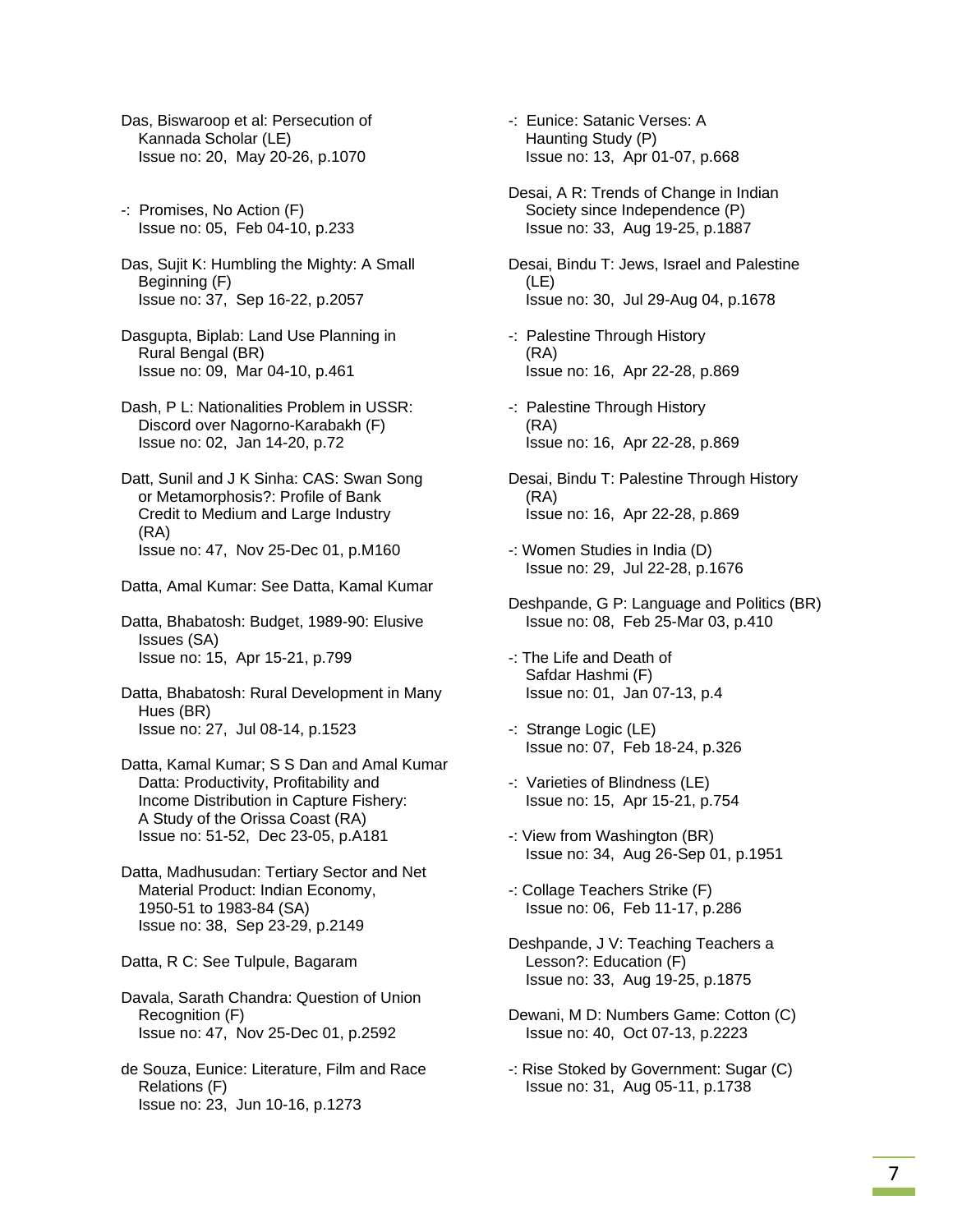- -: Restriction of Membership: Stock Exchanges Contravene Constitution (F) Issue no: 10, Mar 11-17, p.501
- Dhanda, Meena: Whose Security? Whose Defence? (LE) Issue no: 12, Mar 25-31, p.590
- Dhar, Hiranmay: Roots of Uneven Development in India (D) Issue no: 09, Mar 04-10, p.480
- Dharmadhikary, Shripad: See Pant, Chandrashekhar
- Dhawan, B D: Major and Minor irrigation Works: Cost Aspects of the Controversy (RA) Issue no: 39, Sep 30-Oct 06, p.A117
- -: Managing Water (BR) Issue no: 49, Dec 09-15, p.2715
- -: Mounting Antagonism towards Big Dams (P) Issue no: 20, May 20-26, p.1096
- Dhawan, Harish: AIDS road to Authoritarianism (LE) Issue no: 46, Nov 18-24, p.2518
- Dhawan, Harish: See Ashok Prasad
- Dholakia, Ravindra H: Exemption Limit for Personal Income Taxation (D) Issue no: 47, Nov 25-Dec 01, p.2624
- -: Regional Aspects of Industrialisation in India (SA) Issue no: 46, Nov 18-24, p.2563
- Dias, Xavier: Not for the Love of Tribals... (F) Issue no: 10, Mar 11-17, p.497
- Dietrich, Gabriele: Kanyakumari March: Breakthrough Despite Break-up (F) Issue no: 20, May 20-26, p.1087
- -: Plea for Survival (BR) Issue no: 07, Feb 18-24, p.353
- Dinesh Mohan: Promotion of Modern Technology: A New Tool for Neo- Colonialism (F) Issue no: 32, Aug 12-18, p.1815
- -: Tampering with Science (F) Issue no: 18, May 06-12, p.969
- -: Transportation for the People of Bharat (P) Issue no: 51-52, Dec 23-05, p.2829
- DM: Playing with Pesticides (F) Issue no: 06, Feb 11-17, p.289
- DN: Changes in Holi in Bihar (F) Issue no: 05, Feb 04-10, p.231
- -: Iconoclasm Is Necessary (D) Issue no: 33, Aug 19-25, p.1921
- -: Indian Big Bourgeoisie and the National Question: The Formative Phase (P) Issue no: 09, Mar 04-10, p.454
- -: Is Justice a Bigger Share? (F) Issue no: 12, Mar 25-31, p.607
- -: Landlords as Extensions of the State  $(F)$ Issue no: 04, Jan 28-Feb 03, p.179
- -: More Power to Bureaucrats: Panchayat Raj (F) Issue no: 43, Oct 28-Nov 03, p.2418
- -: Reservations for Women in Panchayats (F) Issue no: 23, Jun 10-16, p.1269
- -: Sexual Division of Labour (P) Issue no: 34, Aug 26-Sep 01, p.1949
- -: Some Agrarian Questions in the Jharkhand Movement (F) Issue no: 27, Jul 08-14, p.1505
- -: Swami Sahjanand and the Kisan Sabha (F) Issue no: 13, Apr 01-07, p.661
- -: Tendu Leaf Politics (F) Issue no: 11, Mar 18-24, p.548
- -: Trade Fallows the Flag: Nature of Indian Expansion (F) Issue no: 22, Jun 03-09, p.1205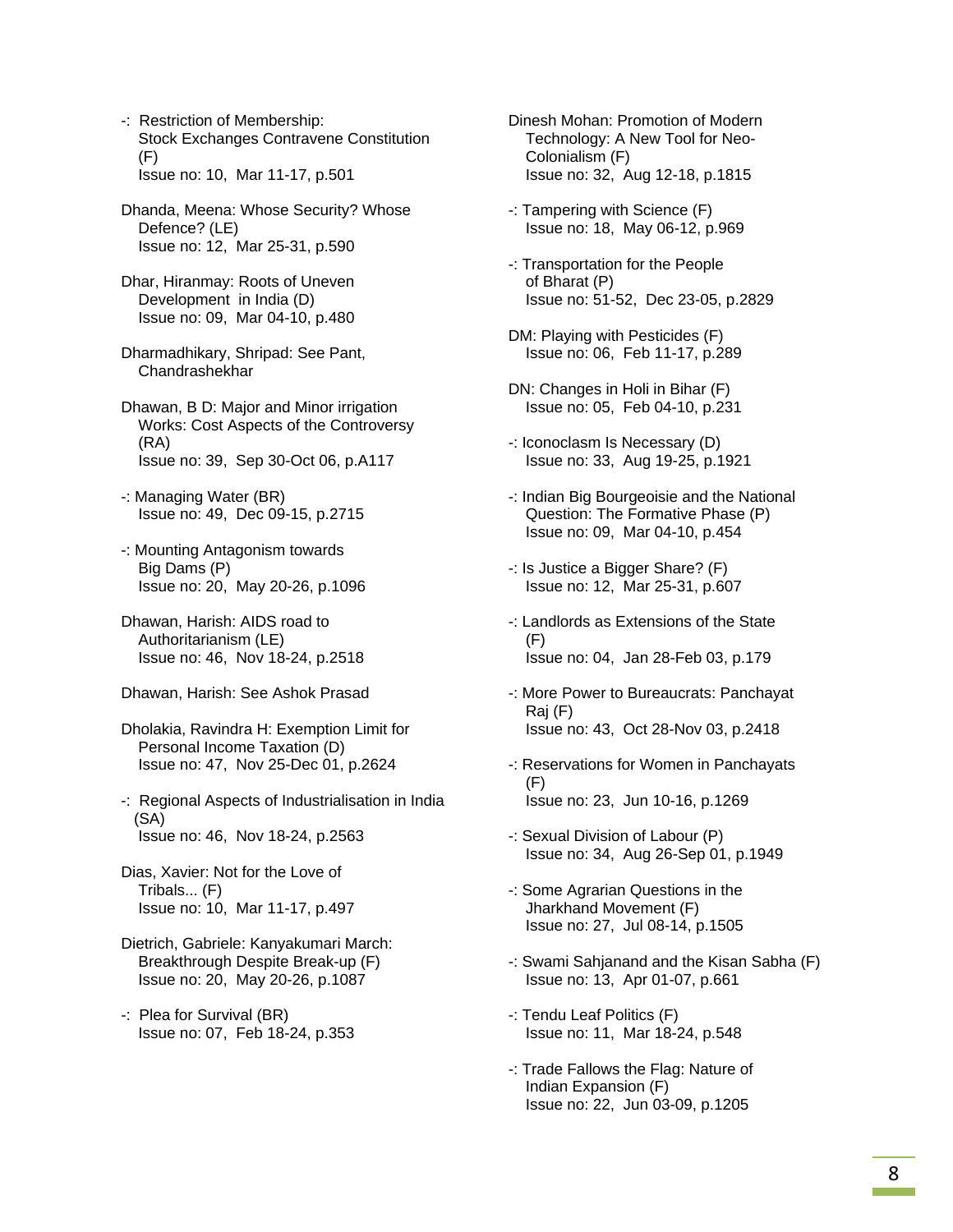Dogra, Bharat: Laws Ignored: Labour (Ed) Issue no: 32, Aug 12-18, p.1801

- -:: Newcomers Below the Poverty Line (F) Issue no: 31, Aug 05-11, p.1756
- -:, Bharat: Terrorism and Police Repression: Punjab (F) Issue no: 41, Oct 14-20, p.2296
- -: Violence against Workers: Dalli-Rajhara (Ed) Issue no: 23, Jun 10-16, p.1256
- Durrani, K S: See Engineer, Asghar Ali

 Dutta, Debjani: Keeping the Homeless on the Run (F) Issue no: 13, Apr 01-07, p.665

 Duvvury, Nata: Women in Agriculture: A Review of the Indian Literature (RA) Issue no: 43, Oct 28-Nov 03, p.WS96

 Engineer, Asghar Ali: Ahmadi Movement: Resolving Some Confusions (BR) Issue no: 30, Jul 29-Aug 04, p.1707

- -: Anti-Rushdie Disturbances in Bombay (F) Issue no: 10, Mar 11-17, p.492
- -: Communal Frenzy at Indore (F) Issue no: 44-45, Nov 04-17, p.2467
- -: Communal Propaganda in Elections: A Landmark Judgment (F) Issue no: 24, Jun 17-23, p.1324
- -: Communal Riots in Muzaffar Nagar, Khatauli and Aligarh (F) Issue no: 01, Jan 07-13, p.22
- -: Another Case of Planned Violence? (F) Issue no: 49, Dec 09-15, p.2703
- -: Dubious Defenders (LE) Issue no: 17, Apr 29-May 05, p.894
- Engineer, Rusi: Punishing Corporate Negligence: Industrial Disasters and Criminal Law (F) Issue no: 14, Apr 08-14, p.711

 Essack, Karrim: Southern African Economic Community: Who Gains? (F) Issue no: 10, Mar 11-17, p.503

Fairfax, Sally K: See Fortmann, Louise P

 Fernandes, Lancy: Struggle to Protect Our Vote (LE) Issue no: 44-45, Nov 04-17, p.2446

 Fortmann, Louise P and Sally K Fairfax: American Forestry Professionalism in Third World: Some Preliminary Observations (SA) Issue no: 32, Aug 12-18, p.1839

- Franco, F and Sarvar V Shery Chand: Ideology as Social Practice: The Functioning of Varna (SA) Issue no: 47, Nov 25-Dec 01, p.2601
- Frank, Andre Gunder: Blocking the Black Debt Hole in the 1990s (F) Issue no: 42, Oct 21-27, p.2362
- -: World Debt, the European Challenge and 1992 (F) Issue no: 17, Apr 29-May 05, p.914
- Gandhi, Kanakmal: Wardha Steel Plant (LE) Issue no: 50, Dec 16-22, p.2742
- Ganesh, S: Politics of Health in a Colliery Town (F) Issue no: 03, Jan 21-27, p.122

 Ganeshram, S: Communalism in Tamil Nadu: A Study of Bodi Riots (F)

Issue no: 48, Dec 02-08, p.2640

- Ganguly, Basudev: Workers, Unions and 'Sick' Industries: A Case: Labour (F) Issue no: 37, Sep 16-22, p.2059
- Gebert, Rita: Poverty Alleviation and Village Politics in Tamil Nadu: Whose Interests First? (SA) Issue no: 04, Jan 28-Feb 03, p.197

Geeta, V: See Pandian, M S S

 George, Alex: Malabar Khalasis Traditional Technology to the Rescue in Perumon (F) Issue no: 18, May 06-12, p.965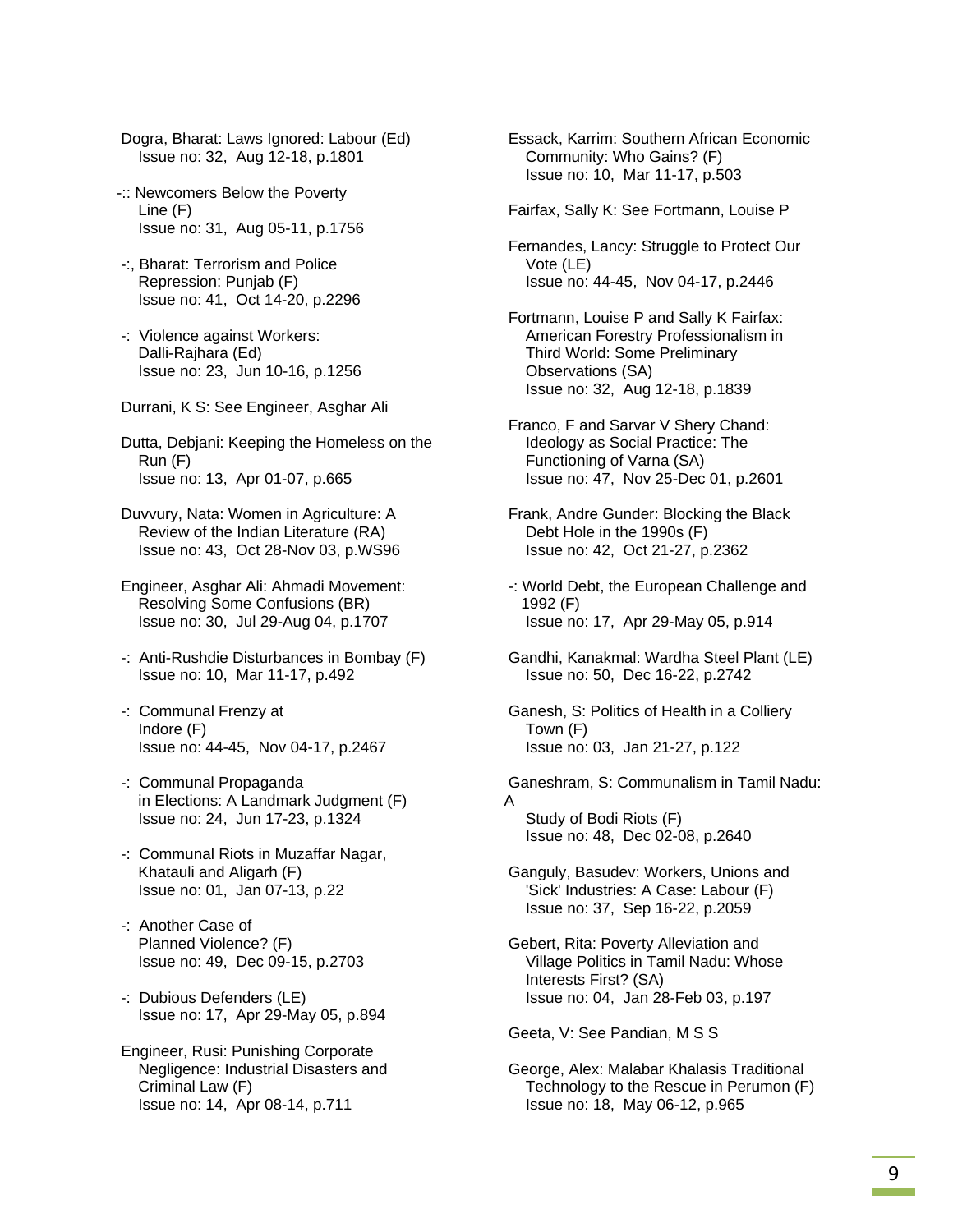George, K K: Ninth Finance Commission's First Award: An Evaluation (SA) Issue no: 13, Apr 01-07, p.673

- Ghose, B K: See Bhattacharyay, Biswa N
- Ghosh, Anjan: Left Front and Jharkhand (F) Issue no: 06, Feb 11-17, p.288
- Ghosh, Arun: 1989-90 Budget: Business as Usual (SA) Issue no: 15, Apr 15-21, p.807
- -: Capital Stock, Capital Consumption and the Capital: Output Ratio (F) Issue no: 18, May 06-12, p.955
- -: Decentralisation and District Government (F) Issue no: 04, Jan 28-Feb 03, p.175
- -: Delhi, the Imperial City (F) Issue no: 32, Aug 12-18, p.1809
- -: Development Strategy and Small Industry Growth (BR) Issue no: 22, Jun 03-09, p.1224
- -: The Economy and the Budget (F) Issue no: 10, Mar 11-17, p.489
- -: External Resources and Self-Reliant Growth (BR) Issue no: 33, Aug 19-25, p.1890
- -: Ferment in Eastern Europe: Lessons for Leftists in India (F) Issue no: 48, Dec 02-08, p.2635
- -: Idle Thoughts on Idle Laws (F) Issue no: 28, Jul 15-21, p.1563
- -: Informal Sector Saving Potential: Some Further Thoughts (F) Issue no: 13, Apr 01-07, p.652
- -: Marxism and the Microchip (F) Issue no: 21, May 27-Jun 02, p.1141
- -: Musing on Run-up to General Elections (F) Issue no: 38, Sep 23-29, p.2103
- -: Musings during a Debate on Panchayat Raj (F) Issue no: 34, Aug 26-Sep 01, p.1936
- -: Mystery of a Declining Capital Output Ratio (F) Issue no: 46, Nov 18-24, p.2527
- -: National Accounts and the Flow of Funds (F) Issue no: 24, Jun 17-23, p.1317
- -: Of a Different Mould (F) Issue no: 02, Jan 14-20, p.62
- -: The Panchayati Raj Bill (F) Issue no: 26, Jul 01-07, p.1429
- -: Planning Horizons (F) Issue no: 51-52, Dec 23-05, p.2809
- -: Arun: A Plea for Open Government: Case of Narmada Project (F) Issue no: 30, Jul 29-Aug 04, p.1687
- -: Productivity and Efficiency: Myth and the Reality (F) Issue no: 06, Feb 11-17, p.279
- -: Science, Progress and Posterity (F) Issue no: 50, Dec 16-22, p.2750
- -: Science, Technology and Self-Reliance (F) Issue no: 44-45, Nov 04-17, p.2456
- -: State of Union Message from RBI (F) Issue no: 42, Oct 21-27, p.2349
- -: Technology Missions Versus People's Participation Issue no: 40, Oct 07-13, p.2228
- -: West Bengal Landscapes: A Morning on a Commuter Train (F) Issue no: 08, Feb 25-Mar 03, p.391
- Ghosh, Jayati: Developing Countries: Narrowing Options (RA) Issue no: 50, Dec 16-22, p.2774
- Ghosh, P P: Measurement of Taxable Capacities of States by Ninth Finance Commission (D) Issue no: 46, Nov 18-24, p.2568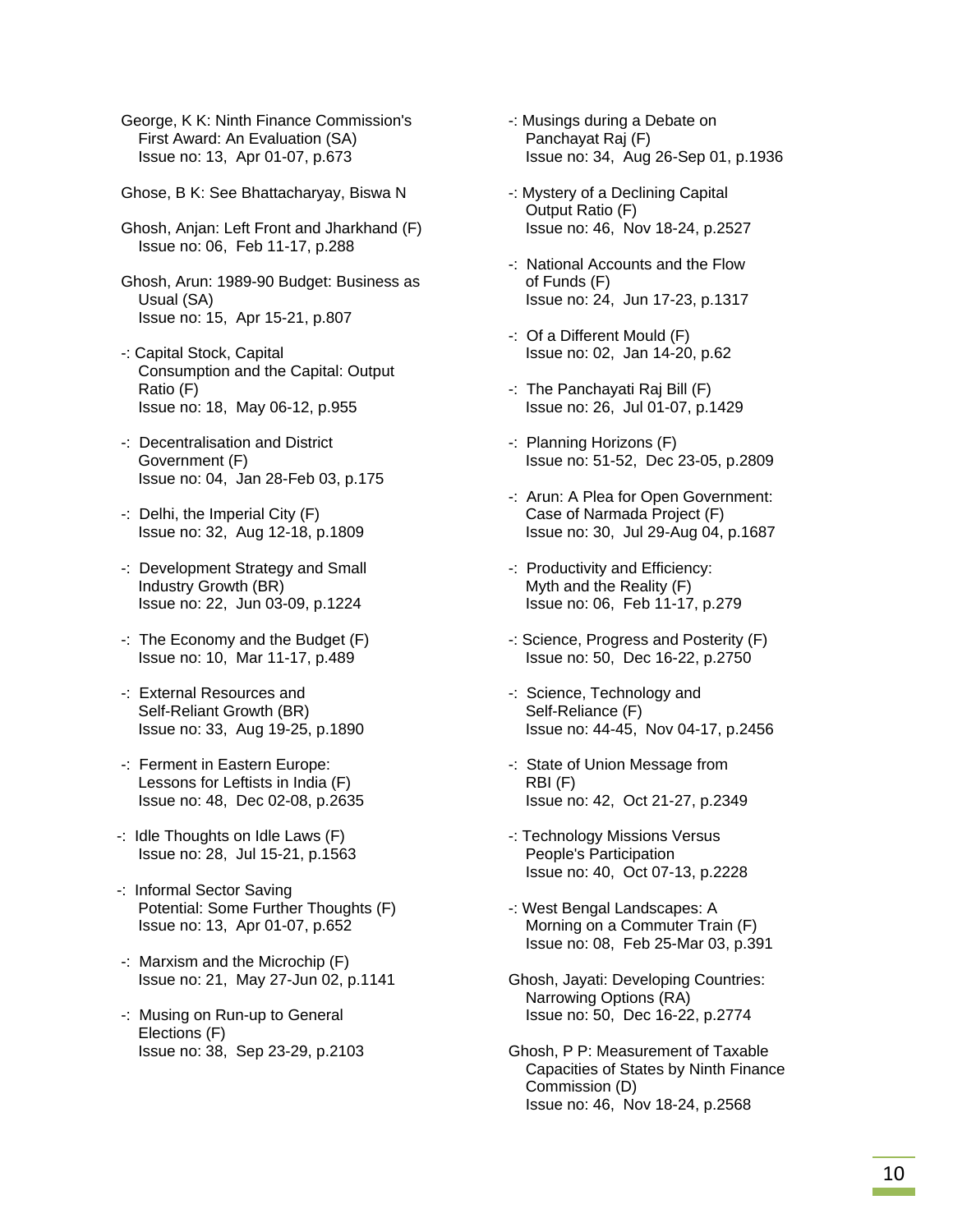Gidadhubli, R G: Growing Discontent in the Baltic Republics: Causes and Consequences (F) Issue no: 01, Jan 07-13, p.24

 -: Inflation and Polish Economic Crisis (F) Issue no: 12, Mar 25-31, p.613

 Gidadhubli, R G and Abhijit Bhattacharya: Leontief on Soviet Economic Reforms (F) Issue no: 24, Jun 17-23, p.1327

 Gidadhubli, R G: Perestroika and Soviet Economic Relations with Developing Countries: India, a Test Case (SA) Issue no: 30, Jul 29-Aug 04, p.1717

 Gill, Sucha Singh: Changing Land Relations in Punjab and Implications for Land Reforms (RA) Issue no: 25, Jun 24-30, p.A79

 -: Political Economy of Agricultural Development in Two Punjabs (BR) Issue no: 10, Mar 11-17, p.507

 Gill, Teena: Case of Famine Monitoring: A Gender Perspective (RA) Issue no: 43, Oct 28-Nov 03, p.WS91

 Goenka, Debi: Potentially Disastrous (LE) Issue no: 37, Sep 16-22, p.2038

 Gohain, Hiren: Bodo Agitation and Ideological Blinkers (D) Issue no: 40, Oct 07-13, p.2271

 -: Bodo Stir in Perspective (F) Issue no: 25, Jun 24-30, p.1377

 Goldar, Bishwanath and Vijay Seth: Spatial Variations in the Rate of Industrial Growth in India (SA) Issue no: 22, Jun 03-09, p.1237

 Goonatilake, Sasantha: The Son, the Father, and the Holy Ghosts (BR) Issue no: 31, Aug 05-11, p.1768

 Gopalakrishna Kumar, B: Tiananmen and the Uncertain Legacy of Reform (F) Issue no: 27, Jul 08-14, p.1511

 -: Transformation and Travail in Chinese Society (RA) Issue no: 43, Oct 28-Nov 03, p.2423

 Gore, M S: Social Movements and the Paradigm of Functional Analysis: With Reference to the Non-Brahman Movement in Maharashtra (SA) Issue no: 17, Apr 29-May 05, p.928

 Gorter, Pieter: Canal Irrigation and Agrarian Transformation: The Case of Kesala (RA) Issue no: 39, Sep 30-Oct 06, p.A94

 Gothoskar, Sujata: New Perspectives on Women's Work (BR) Issue no: 29, Jul 22-28, p.1649

 -: Part-time Work for Women (F) Issue no: 46, Nov 18-24, p.2537

 Gough, Kathleen: Not Unexpected (LE) Issue no: 41, Oct 14-20, p.2274

 GPD: Bourgeois Liberalisation Times (F) Issue no: 32, Aug 12-18, p.1808

 -: Cat Killing Mice (F) Issue no: 25, Jun 24-30, p.1371

 -: Gorbachev and the Chinese Students (F) Issue no: 20, May 20-26, p.1079

 -: The Ice has Begun to Shift (F) Issue no: 43, Oct 28-Nov 03, p.2405

 -: No Study and All Play Makes for a Happy Birthday (F) Issue no: 47, Nov 25-Dec 01, p.2585

-: Paranoia in Beijing (F) Issue no: 31, Aug 05-11, p.1748

 -: Perestroika for the Revolutionaries... (F) Issue no: 15, Apr 15-21, p.762

 -: Playing the Western Game (F) Issue no: 12, Mar 25-31, p.603

 Guhan, S: The Norm and the Tilt: First Report of the Finance Commission (SA) Issue no: 02, Jan 14-20, p.86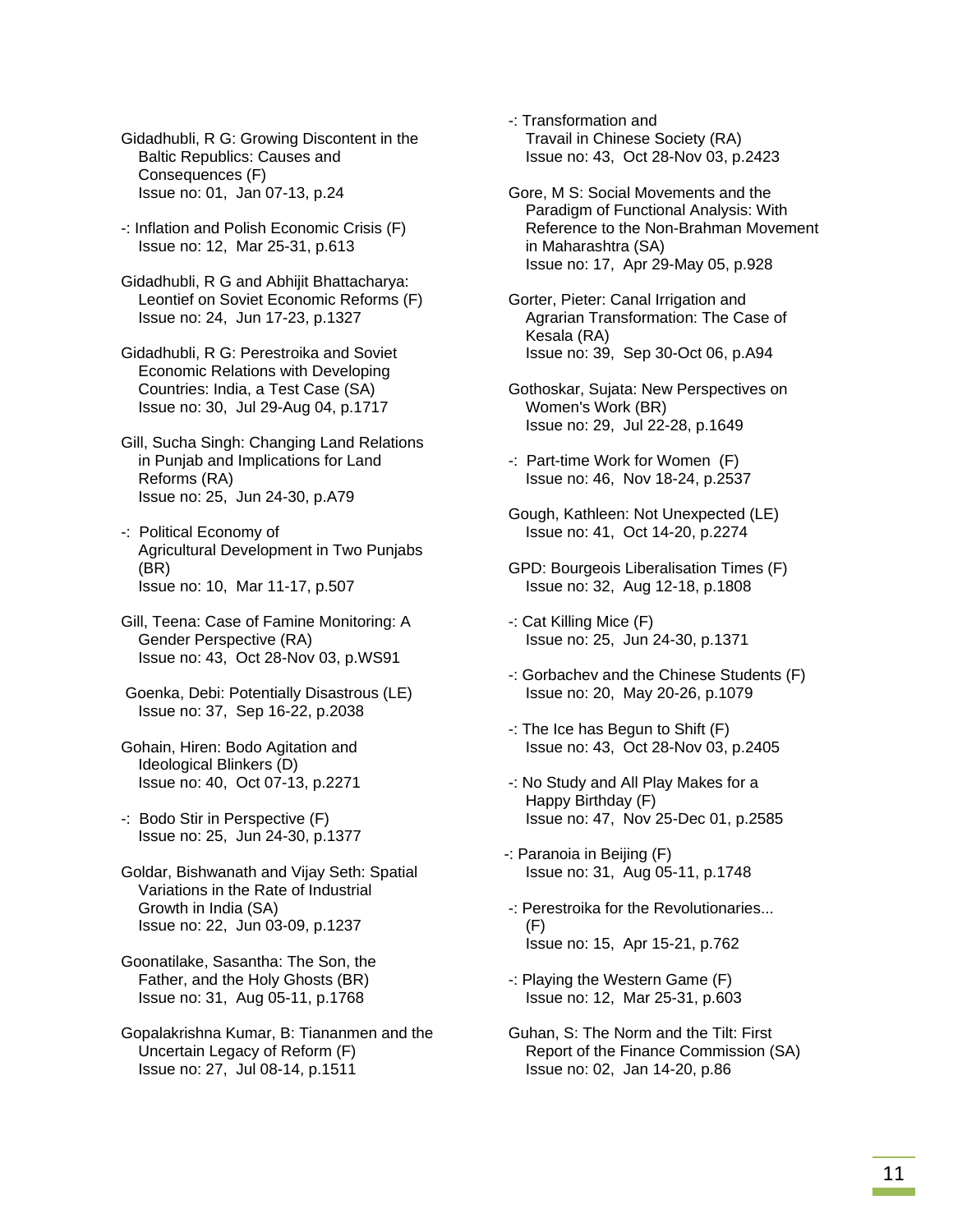- Gulati, Ashok: Food Subsidies: In Search of Cost Effectiveness (RA) Issue no: 28, Jul 15-21, p.1584
- -: Input Subsidies in Indian Agriculture: A Statewise Analysis (RA) Issue no: 25, Jun 24-30, p.A57
- -: Oilseeds: Is Higher Price the Answer? (BR) Issue no: 35-36, Sep 02-15, p.2007
- -: Structure of Effective Incentives in Indian Agriculture: Some Policy Implications (RA) Issue no: 39, Sep 30-Oct 06, p.A124
- Gumaste, Vasant: Spiritual Solutions to Problems of Productivity (BR) Issue no: 08, Feb 25-Mar 03, p.409
- Gupta, Amit Kumar: Leftists and the Munagala Kisan Agitation, 1938-39 (SA) Issue no: 23, Jun 10-16, p.1295
- Gupta, Anirudha: India-Nepal Discord (F) Issue no: 16, Apr 22-28, p.853
- -: Will Malta Prevent Another Reich? (F) Issue no: 50, Dec 16-22, p.2759
- Gupta, Narendra: Health Implications of Nuclear Energy (LE) Issue no: 39, Sep 30-Oct 06, p.2166
- Gupta, S P and Nirupam Bajpai: Financial Reform: Role of Liberalisation (BR) Issue no: 44-45, Nov 04-17, p.2477
- Gurumurthi, Sitaraman: Externally Funded Projects and State Plans (F) Issue no: 03, Jan 21-27, p.127
- Habib, S Irfan: See Raina, Dhruv
- Halder, Animesh: See Jagannathan, N Vijay
- Hanumantha Rao, C H: Dispensing with Food Security? (BR) Issue no: 20, May 20-26, p.1100
- Haque, Ziaul: State and Islam in Pakistan (LE) Issue no: 03, Jan 21-27, p.110

 Hara Gopal, G and C H Bala Ramulu: Poverty Alleviation Programmes: IRDP in an Andhra Pradesh District (SA) Issue no: 35-36, Sep 02-15, p.2025

- Harilal, K N: Deskilling and Wage Differentials in Construction Industry (SA) Issue no: 24, Jun 17-23, p.1347
- Harriss, Barbara: Organised Power of Grain Merchants in Dhaka Region of Bangladesh: Comparisons with Indian Cases (RA) Issue no: 12, Mar 25-31, p.A39
- Hasan, Zoya: Minority Identity, Muslim Women Bill Campaign and the Political Process (SA) Issue no: 01, Jan 07-13, p.44
- -: Zoya: Self-Serving Guardians: Formulation and Strategy of the Bhartiya Kisan Union (SA) Issue no: 48, Dec 02-08, p.2663

Hashmi, Moloyashree: See Hashmi, Sohail

- Hashmi, Sohail and Moloyashree Hashmi: Commemorating Safdar Hashmi (LE) Issue no: 08, Feb 25-Mar 03, p.382
- Haskar, P N et al: Review Bhopal Settlement (LE) Issue no: 11, Mar 18-24, p.534
- Hazarika, Sanjoy: Reporting Bhopal (LE) Issue no: 29, Jul 22-28, p.1614
- Hirway, Indira: Panchayati Raj at Crossroads (SA) Issue no: 29, Jul 22-28, p.1663
- Hoogvelt, Ankie: Drinking to the Transnationals Health (BR) Issue no: 14, Apr 08-14, p.728
- Hurtig, Christiance; Janine Mossuz-Lavau and Mariette Sineau: 'Might is Right': Feminist Movement in France: Achievements and Shortcomings (SA) Issue no: 44-45, Nov 04-17, p.2505
- Hussain, Akmal: Charismatic Leadership and Pakistan's Politics (P) Issue no: 03, Jan 21-27, p.136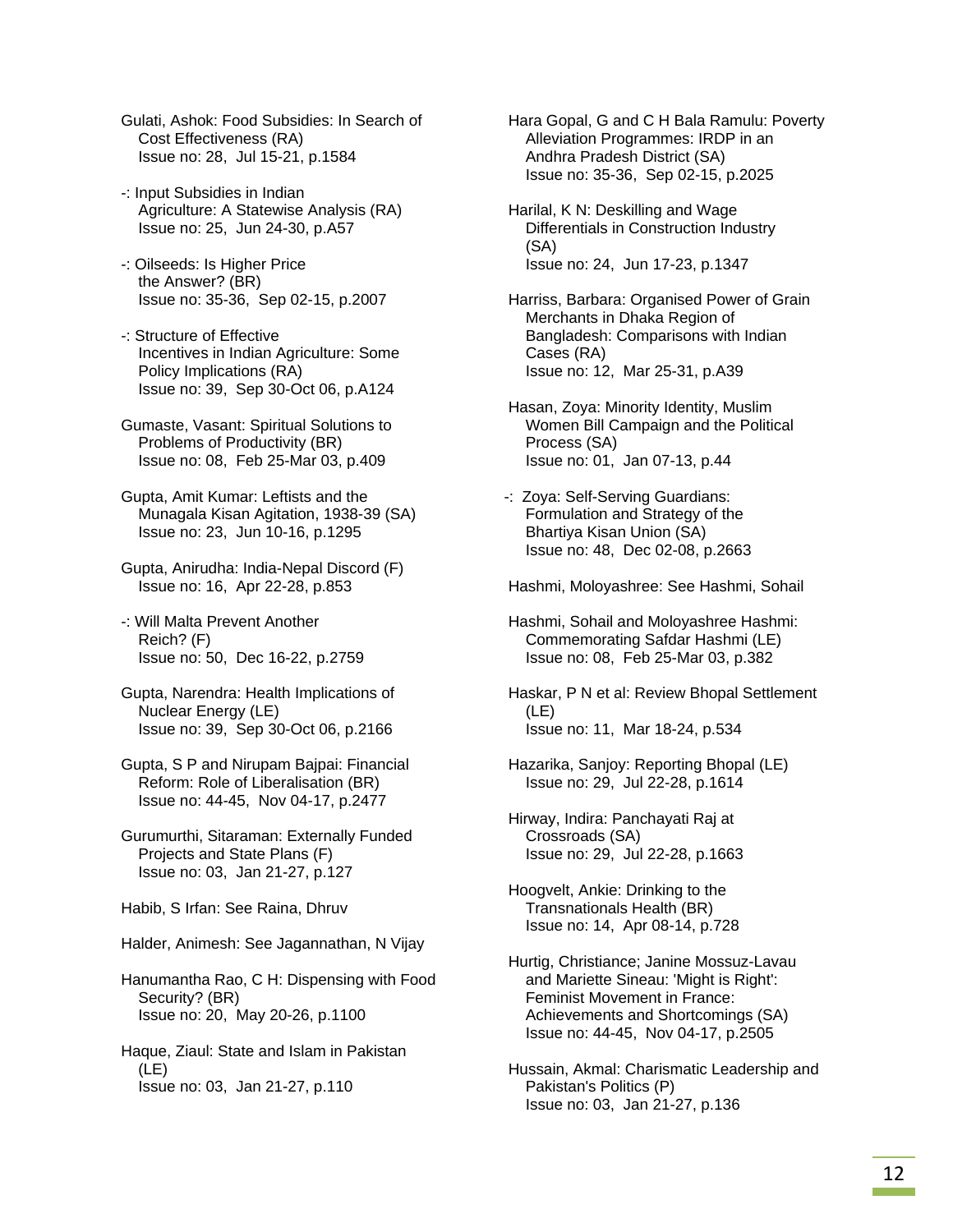- -: Is Pakistan's Economic Crisis Financial or Real? (F) Issue no: 08, Feb 25-Mar 03, p.403
- -: Pakistan: Through the Economic Minefield (F) Issue no: 05, Feb 04-10, p.239
- Indu Bharti: Behind BJP's Vananchal Demand: Bihar (F) Issue no: 13, Apr 01-07, p.656
- -: The Bihar Crisis (F) Issue no: 06, Feb 11-17, p.284
- -: Bihar Crisis: Making of a CM (F) Issue no: 14, Apr 08-14, p.715
- -: Collapse of Sone Canal System and Farmers Plight (F) Issue no: 17, Apr 29-May 05, p.908
- Irudya Rajan, S: See Karkal, Malini
- Ishtiaq Ahmed: Consistency and Ambiguity in South Asian Islam (BR) Issue no: 32, Aug 12-18, p.1829
- Iyengar, Sudarshan: Common Property Land Resources in Gujarat: Some Findings about Their Size, Status and Use (RA) Issue no: 25, Jun 24-30, p.A67
- Iyer, Radha: Right Judgment, Wrong Time: The Working Class (F) Issue no: 39, Sep 30-Oct 06, p.2181
- -: A Strike that Could Have Been Avoided: Labour (F) Issue no: 19, May 13-19, p.1025
- -: TELCO Dispute: What is It All About? (F) Issue no: 51-52, Dec 23-05, p.2822
- -: The Working Class: A Classic Class Struggle (F) Issue no: 40, Oct 07-13, p.2231
- -: The Working Class: Cost of Living Index Fraud (F) Issue no: 25, Jun 24-30, p.1383
- -: The Working Class: Lessons of Hindustan Lever Lock-Out (F) Issue no: 29, Jul 22-28, p.1627
- Iyer, Ramaswamy R: Intelligentsia as a Ruling Class: An Alternative Hypothesis (D) Issue no: 51-52, Dec 23-05, p.2859
- -: The Intelligentsia as a Ruling Class: Some Questions (D) Issue no: 10, Mar 11-17, p.529
- -: Large Dams: The Right Perspective (RA) Issue no: 39, Sep 30-Oct 06, p.A
- -: Red Herring of Privatisation (BR) Issue no: 40, Oct 07-13, p.2244
- Iyer, S R Krishna: End of Credit Authorisation Scheme: Requiem for Credit Control? (F) Issue no: 05, Feb 04-10, p.235
- -: Panchyati Perestroika? (F) Issue no: 37, Sep 16-22, p.2051
- Jacobs, J Bruce: China: Political Background and Prospects (F) Issue no: 30, Jul 29-Aug 04, p.1696
- Jacobs, Michael: Green Blues in Europe (F) Issue no: 28, Jul 15-21, p.1575
- Jagan, B: Civil Liberties: Selective Defence? (LE) Issue no: 32, Aug 12-18, p.1798
- -: Nuclear Power Politics (LE) Issue no: 04, Jan 28-Feb 03, p.166
- Jagannathan, N Vijay and Animesh Halder: A Case Study of Pavement Dwellers in Calcutta: Family Characteristics of the Urban Poor (SA) Issue no: 06, Feb 11-17, p.315
- Jain, Anurdh K: Revising the Role and Responsibility of the Family Welfare Programme in India (SA) Issue no: 49, Dec 09-15, p.2729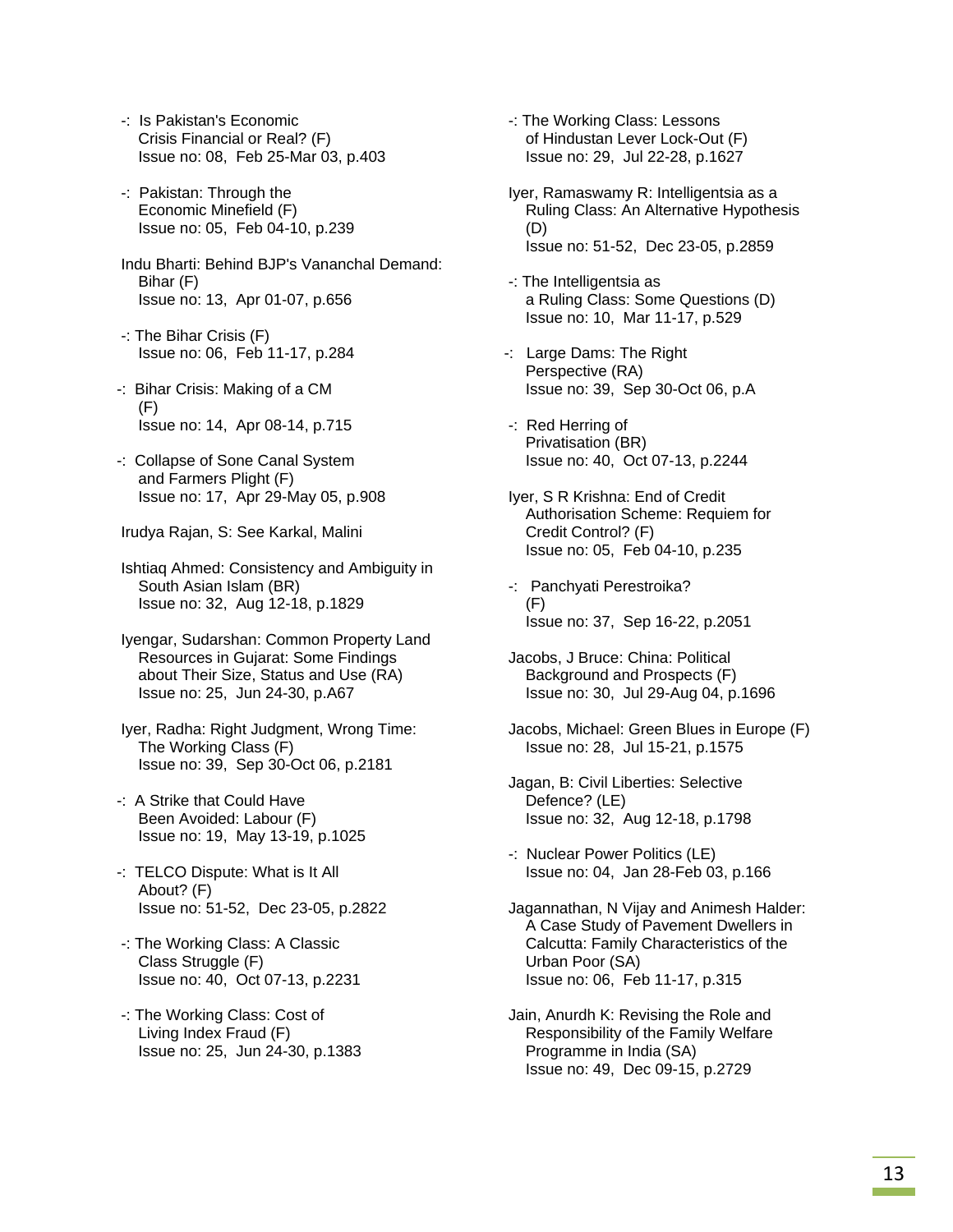Jain, J P: Dowry as Property (LE) Issue no: 07, Feb 18-24, p.326

- -: Dowry Debate: Responding to a Misrepresentation (LE) Issue no: 33, Aug 19-25, p.1862
- Jain, L C: Drought, PDS and Co-operatives (F) Issue no: 10, Mar 11-17, p.502
- Jajoo, Madan Gopal: The L and T Saga (F) Issue no: 51-52, Dec 23-05, p.2812
- Jalal, Ayesha: Azad, Jinnah and the Partition (BR) Issue no: 21, May 27-Jun 02, p.1159
- -: Jinnah and the Partition (BR) Issue no: 21, May 27-Jun 02, p.1159
- James, P J: Protesting World Bank Aid (LE) Issue no: 10, Mar 11-17, p.482
- Jayant, Asha and Indira Rothermund: Women, Emancipation and Equality (D) Issue no: 30, Jul 29-Aug 04, p.1722
- Jayawaedena, Kumari and Govind Kelkar: The Left and Feminism (P) Issue no: 38, Sep 23-29, p.2123
- Jeffery, Patrica: See Jeffery, Roger
- Jeffery, Roger; Patrica Jeffery and Andrew Lyon: Taking Dung-Work Seriously: Women's Work and Rural Development in North India (RA) Issue no: 17, Apr 29-May 05, p.WS32
- Jesani, Amar: Medicine at Risk: Health Professional as Abuser and Victim (F) Issue no: 29, Jul 22-28, p.1633
- Jha, Satish: Stabilising International Commodity Prices: Too Little Too Late? (F) Issue no: 33, Aug 19-25, p.1885
- -: UNCTAD's New Thinking (F) Issue no: 38, Sep 23-29, p.2109
- Jha, Shikha and P V Srinivasan: Indirect Taxes in India: An Incidence Analysis (SA) Issue no: 15, Apr 15-21, p.811
- -: Price-Cost Relationship in Indian Industry (BR) Issue no: 13, Apr 01-07, p.671
- Jha, Shikha and P V Srinivasan: Who Pays More?: Case of Excise Duties in India (SA) Issue no: 49, Dec 09-15, p.2717
- Jhamb, Mahendra: District Planning (LE) Issue no: 04, Jan 28-Feb 03, p.166
- Joseph, K J: Bridling Growth of Electronics? (F) Issue no: 16, Apr 22-28, p.855
- -: Growth Performance of Indian Electronics Under Liberalization (SA) Issue no: 33, Aug 19-25, p.1915
- Joshi, Satyam et al: Impediments to Research (LE) Issue no: 41, Oct 14-20, p.2274
- Joy, K J and Nagmani Rao: 'Faulty Premises' or Academic Arrogance? (LE) Issue no: 01, Jan 07-13, p.2
- Kadekodi, Gopal K: See Chopra, Kanchan
- Kalathil, Mathew: Satyagraha by Sardar Sarovar Oustees (F) Issue no: 11, Mar 18-24, p.553
- Kamarupee: AGP Facing Multiple Challenges: Assam (F) Issue no: 46, Nov 18-24, p.2533
- Kannan, K P and K Pushpangadan: Agricultural Stagnation and Irrigation in Kerala (D) Issue no: 19, May 13-19, p.1067
- Kannan, R: Monetary Approach to Balance of Payments (D) Issue no: 51-52, Dec 23-05, p.2860
- -: Monetary Approach to Balance of Payments: A Case Study of India, 1968-85 (SA) Issue no: 12, Mar 25-31, p.627
- Karkal, Malini and S Irudya Rajan: Age at Marriage: How much Change? (P) Issue no: 10, Mar 11-17, p.505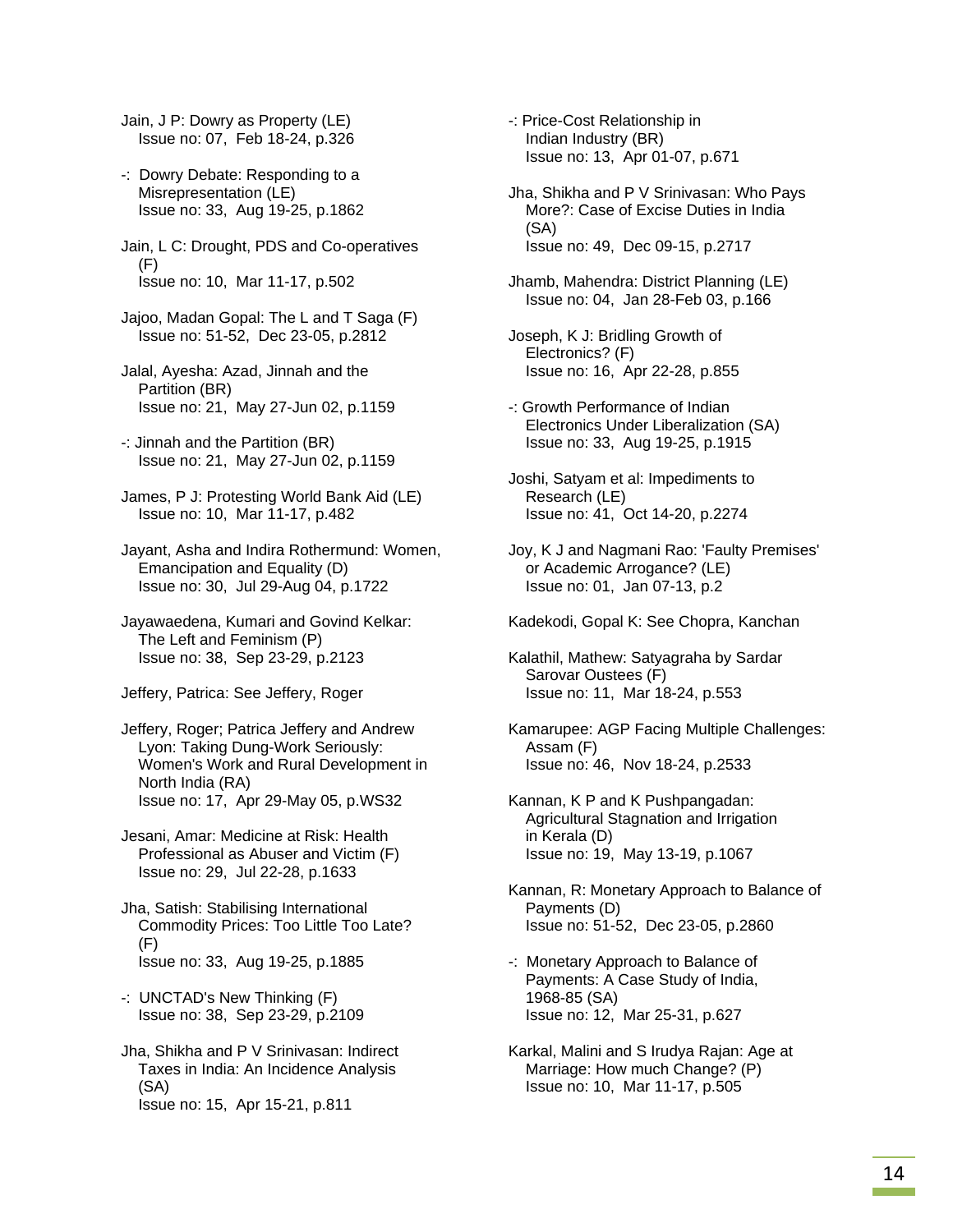Kashyap, S P and Amita Shah: Ailing Industrial System of India: A Diagnosis (RA) Issue no: 21, May 27-Jun 02, p.M77

 Kathuria, Sanjay: Market Structure and Innovation: A Survey of Empirical Studies of Schumpeterian hypotheses for Developed Countries and India (RA) Issue no: 34, Aug 26-Sep 01, p.M113

 Kaul, J M: Plunder of Pension Trust Funds (F) Issue no: 13, Apr 01-07, p.663

- Kelkar, Govind: Final Act of June Fourth China (F) Issue no: 37, Sep 16-22, p.2066
- Kelkar, Govind: See Jayawaedena, Kumari

 Khan, Abdul Jabbar: Carbide Quit India Week (LE) Issue no: 30, Jul 29-Aug 04, p.1678

- Khanna, Sushil: Long-Term Problems Remain (F) Issue no: 18, May 06-12, p.958
- -: Sushil: Technical Change and Competitiveness in Indian Textile industry (RA) Issue no: 34, Aug 26-Sep 01, p.M103
- Khatkhate, Deena: Barkis Is Willin' (F) Issue no: 42, Oct 21-27, p.2348
- -: Deena: Children of the God That Failed (F) Issue no: 09, Mar 04-10, p.436
- -: Deena: Craving for the Philosopher's Stone (F) Issue no: 31, Aug 05-11, p.1746
- -: Frailty Thy Name is Market (F) Issue no: 13, Apr 01-07, p.654
- -: History Unmade (F) Issue no: 28, Jul 15-21, p.1565
- -: India's Prince Charming (F) Issue no: 49, Dec 09-15, p.2692
- -: The Last Laugh in Afghanistan (F) Issue no: 35-36, Sep 02-15, p.1986
- -: Law's Aim is Crime (F) Issue no: 29, Jul 22-28, p.1624
- -: Million Acres of Darkness (F) Issue no: 19, May 13-19, p.1021
- -: The More It Changes: Manila (F) Issue no: 06, Feb 11-17, p.292
- -: Old Grain Breaks through New Husk (F) Issue no: 11, Mar 18-24, p.543
- -: There Arose on a Land a New Pharaoh and He Knew Not Joseph (F) Issue no: 16, Apr 22-28, p.851
- -: Waiting for Godot (F) Issue no: 48, Dec 02-08, p.2638
- -: A Waltz to War through Peace (F) Issue no: 22, Jun 03-09, p.1197
- -: Who is Not Afraid of Economic and Economists? (BR) Issue no: 12, Mar 25-31, p.617

Khatkhate, Deena: See Cho, Yoon Je

Khurana, M R: See Chadha, G K

- Kishwar, Madhu: Continuing Dowry Debate (D) Issue no: 49, Dec 09-15, p.2738
- Kishwar, Madhu: Dowry and Inheritance Rights (D) Issue no: 11, Mar 18-24, p.587
- Kishwar, Madhu and Smita Kothari: Violence on Gurpurab in Jammu and Its Aftermath (F) Issue no: 15, Apr 15-21, p.769
- Kochupillai, N: Universal Salt Iodisation Policy (LE) Issue no: 34, Aug 26-Sep 01, p.1930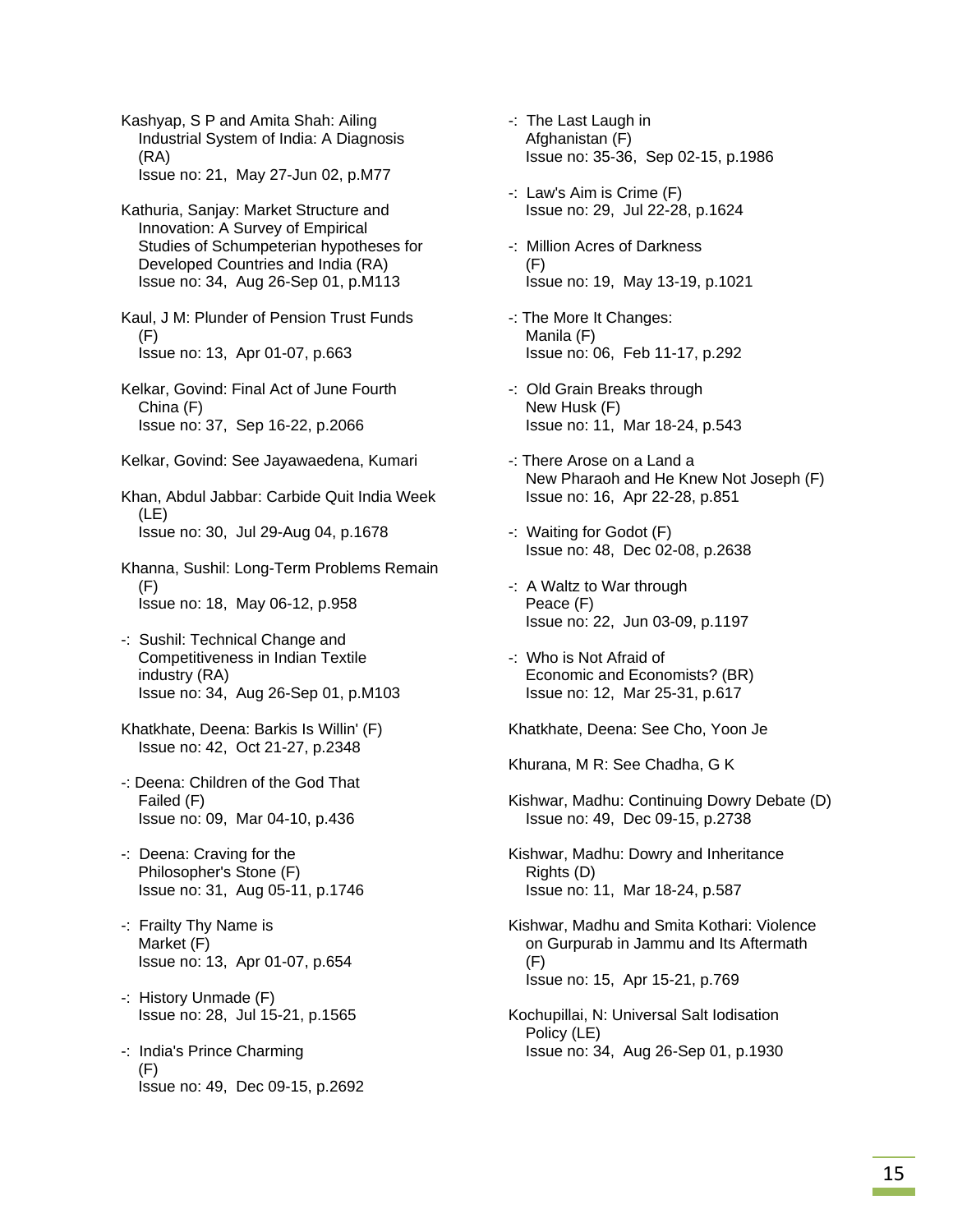Kolenda, Pauline: Micro-Ideology and Micro-Utopia in Khalapur: Changes in the Discourse on Caste over Thirty Years (SA) Issue no: 32, Aug 12-18, p.1831

 Kosambi, Meera: Glory of Peshwa Pune (BR) Issue no: 05, Feb 04-10, p.247

 Koshy, Ninan: Prospects for Negotiations: South Africa (F) Issue no: 46, Nov 18-24, p.2541

 Kothari, Rajani et al: Solving the Babri Masjid Problem (LE) Issue no: 08, Feb 25-Mar 03, p.382

 -: Cultural Context of Communalism in India (SA) Issue no: 02, Jan 14-20, p.81

 -: The New Detente: Triumph of Techno-Capitalism (SA) Issue no: 20, May 20-26, p.1115

 Kothari, Rajni et al: Say No to Communalism (LE) Issue no: 20, May 20-26, p.1070

Kothari, Smita: See Kishwar, Madhu

 Kripa Shankar: Characteristics of Diversification in Indian Industry (SA) Issue no: 22, Jun 03-09, p.1241

 Krishna Kumar: Colonial Citizen as an Educational Ideal (RA) Issue no: 04, Jan 28-Feb 03, p.PE45

 Krishna Kumar: Secularism: Its Politics and Pedagogy (P) Issue no: 44-45, Nov 04-17, p.2473

 Krishnaji, N: Measuring Tax Potential: A Note on Ninth Finance Commission's Approach (SA) Issue no: 05, Feb 04-10, p.265

Krishnaraj, Maithreyi: See Desai, Neera

 Krishnaswami, C: Dynamics of Capitalist Labour Process: Knitting Industry in Tamil Nadu (SA) Issue no: 24, Jun 17-23, p.1353

 Kulkarni, Sharad: Forests: Law versus Policy (F) Issue no: 16, Apr 22-28, p.859

 -: Women and Ecology (BR) Issue no: 31, Aug 05-11, p.1770

 Kumar Sen, Arup: In Search of 'The Career of an Anti-God' (D) Issue no: 08, Feb 25-Mar 03, p.427

 Kumar, K G: Police Brutality Besieges Ecology: National Fishermen's March (F) Issue no: 21, May 27-Jun 02, p.1155

 Kundu, Amitabh: National Commission on Urbanisation: Issues and Non-Issues (SA) Issue no: 21, May 27-Jun 02, p.1185

 Kurian, N J: Anti-Poverty Programme: A Reappraisal (RA) Issue no: 12, Mar 25-31, p.A13

 Kurien, C T: Indian Economy in the 1980's and on to the 1990s (SA) Issue no: 15, Apr 15-21, p.787

 -: On Efficiency and Exploitation (D) Issue no: 42, Oct 21-27, p.2395

 Kutty, V Raman: Rationing Medical Care in Kerala: Price and Non-Price Mechanisms (F) Issue no: 35-36, Sep 02-15, p.1991

 KVR: Poet in Prison (LE) Issue no: 04, Jan 28-Feb 03, p.166

 KVR and Arun: Political Violence and the Left (LE) Issue no: 12, Mar 25-31, p.590

 Lakdawala, D T: Federal Financial Transfers: How much Progression (BR) Issue no: 04, Jan 28-Feb 03, p.191

 Lakshmannan, M: Repression against Students under MGR (LE) Issue no: 21, May 27-Jun 02, p.1130

 Lakshmi et al: Sexual Violence for Political Ends (LE) Issue no: 42, Oct 21-27, p.2338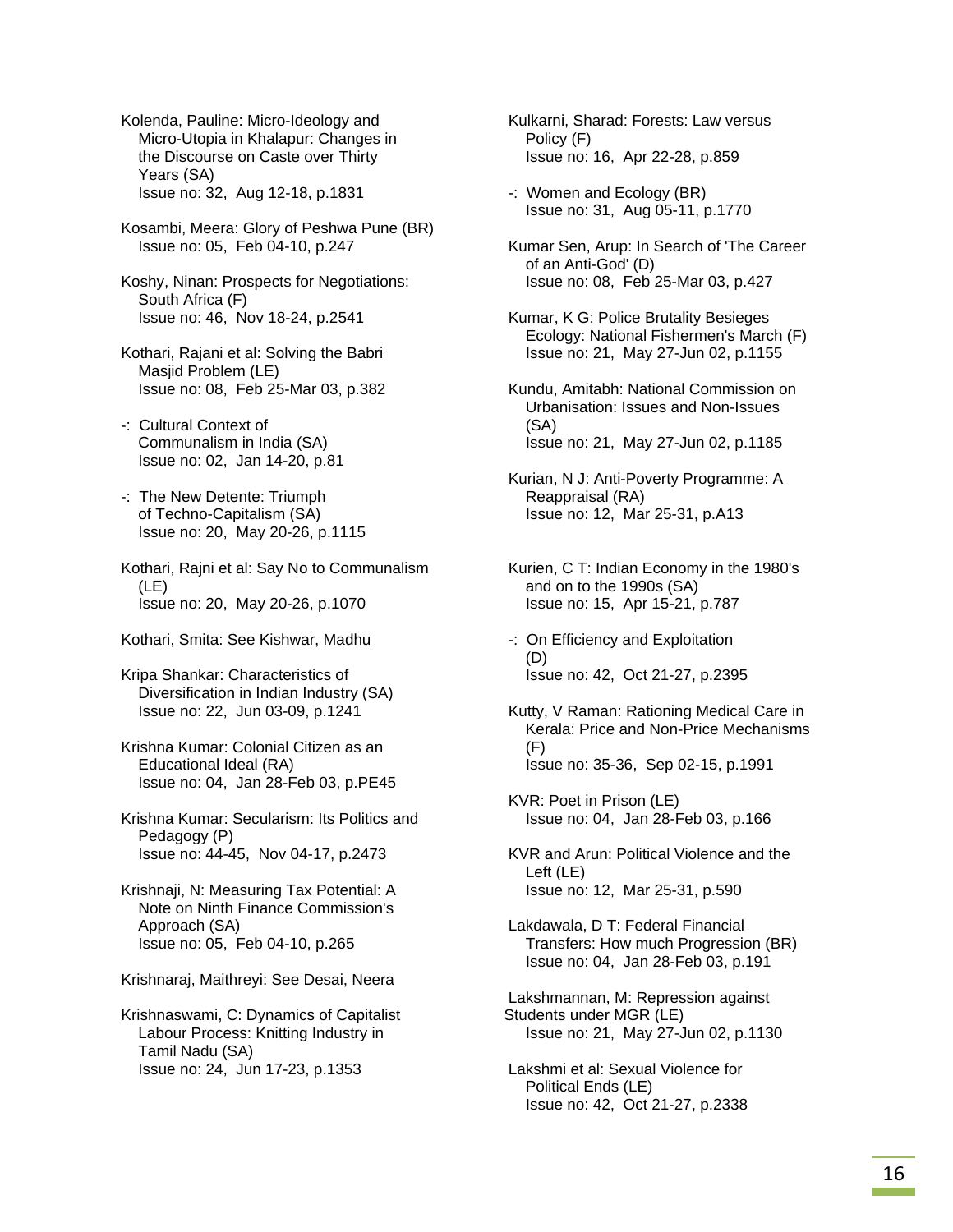Lakshmi, C S: Family as an Area of Power Struggle (D) Issue no: 19, May 13-19, p.1065

- -: On Kidneys and Dowry (P) Issue no: 04, Jan 28-Feb 03, p.189
- Lal, Ram N: Approach to Pricing Policy (BR) Issue no: 29, Jul 22-28, p.1650

 Lall, V D: Informal Sector Saving Potential (LE) Issue no: 09, Mar 04-10, p.430

- Lalwani, Usha R: See Poonacha, Veena R
- Laping, Johannes: Swaraj (LE) Issue no: 06, Feb 11-17, p.270
- Latheef, K A: Critical Anthropology (LE) Issue no: 46, Nov 18-24, p.2518
- Laungani, Pittu: Cultural Influences on Mental Illness (SA) Issue no: 43, Oct 28-Nov 03, p.2427
- Lieten, G K: Of Kerala and Scholarship (D) Issue no: 02, Jan 14-20, p.107
- -: Weak on State, Strong on Reform (BR) Issue no: 04, Jan 28-Feb 03, p.194
- Lifschultz, Lawrence: Afghanistan: An Interview with Shafi Rastgo (F) Issue no: 50, Dec 16-22, p.2761
- -: Afghanistan: Interview with Nodari Simoniya (F) Issue no: 51-52, Dec 23-05, p.2825
- -: Afghanistan: Whose War is It Anyway? (F) Issue no: 49, Dec 09-15, p.2707
- -: The Great Depression Revisited (RA) Issue no: 03, Jan 21-27, p.138
- Lisowski, Jan: Problems of Poland's Foreign Debt (F) Issue no: 32, Aug 12-18, p.1827
- Lok Adhikari Sangh, Ahmedabad: Narmada Dam: Baseless Statements (LE) Issue no: 13, Apr 01-07, p.642

Lyon, Andrew: See Jeffery, Roger

- Mahalingam, Sudha: Computer Industry in India: Strategies for Late-Comer Entry (SA) Issue no: 42, Oct 21-27, p.2375
- Mahanta, Aparna: Towards an Art of the People? (RA) Issue no: 06, Feb 11-17, p.295
- Mahendra Dev, S: Agricultural Development at State and District Levels (BR) Issue no: 40, Oct 07-13, p.2245
- Maitra, Priyatosh: Nature of Indian Capitalism (LE) Issue no: 31, Aug 05-11, p.1734
- Majumdar, Tapas: Investment in Literacy for a High-technology Society (SA) Issue no: 30, Jul 29-Aug 04, p.1711
- Malik, Iftikhar H: Punjab in the Making of Pakistan (BR) Issue no: 49, Dec 09-15, p.2713
- -: Punjab in the Making of Pakistan (BR) Issue no: 49, Dec 09-15, p.2713
- Mamkoottam, Kuriakose: Emergence of Managerial Unionism in India (RA) Issue no: 47, Nov 25-Dec 01, p.M175
- Mandal, Kalyan Sankar: American Influence on Social Work Education in India and Its Impact (P) Issue no: 49, Dec 09-15, p.2710
- Mani, Sunil: Technology Acquisition and Development: Case of Telecom Switching Equipment (RA) Issue no: 47, Nov 25-Dec 01, p.M181
- Maswood, Ahmed Abbas: Women and Civil Services (LE) Issue no: 05, Feb 04-10, p.214
- Mathew, P M: Impediments to Research in Social Sciences (LE) Issue no: 50, Dec 16-22, p.2742
- Matoo, Amitabh: Eighth END Convection (F) Issue no: 32, Aug 12-18, p.1826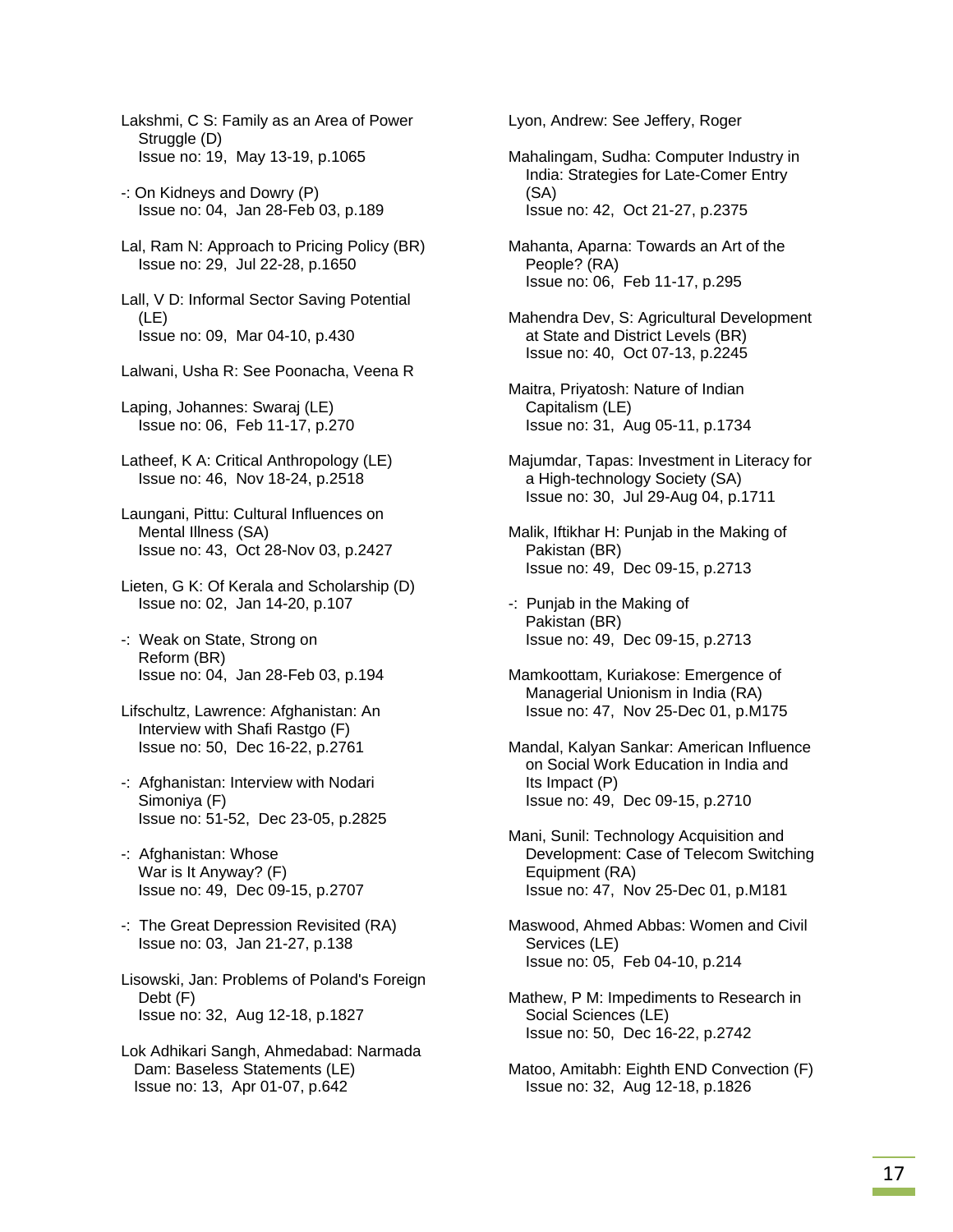Maxwell, Neville: China: At the End of the Capitalist Road (F) Issue no: 30, Jul 29-Aug 04, p.1697

 Mazumdar, Vina: Reservations for Women (D) Issue no: 50, Dec 16-22, p.2795

 Medhora, Phiroze B: Planning for the Eighth Plan (P) Issue no: 05, Feb 04-10, p.241

 Medhora, Rohinton: Effect of Exchange Rate Variability on Trade: A Survey (SA) Issue no: 11, Mar 18-24, p.579

 Mehrotra, N N: Micro-Organisms, Bio-Technologies and Environmental Protection (F) Issue no: 37, Sep 16-22, p.2061

 -: Patents Act and Technological Self-Reliance: The Indian Pharmaceutical Industry (SA)

Issue no: 19, May 13-19, p.1059

Mehta, Dinesh: See Mehta, Meera

 Mehta, Jaya: Combine Management in GDR (RA) Issue no: 08, Feb 25-Mar 03, p.M41

 Mehta, Jaya: Disarmament and Development: Report of a Seminar (F)

Issue no: 16, Apr 22-28, p.862

 Mehta, Meera and Dinesh Mehta: Priorities in Urban Planning and National Commission on Urbanisation (SA) Issue no: 21, May 27-Jun 02, p.1178

 Menon, Mukundan C: How the Communists Fared: Tamil Nadu Elections (F) Issue no: 11, Mar 18-24, p.549

 Miller, Barbara Diane: Changing Patterns of Juvenile Sex Ratios in Rural India, 1961 to 1971 (SA) Issue no: 22, Jun 03-09, p.1229

Mishra, R K: See Sankar, T L

 Misra, Udayon: Bodo Stir: Complex Issues, Unattainable Demands (F) Issue no: 21, May 27-Jun 02, p.1146

 Mitra, Arup and Swapna Mukhopadhyay: Female Labour Absorption in Construction Sector (SA) Issue no: 10, Mar 11-17, p.523

Mitra, Arup: See Bhattacharya, B B

 Mitra, Ashok K: Calm Reasoning (BR) Issue no: 08, Feb 25-Mar 03, p.407

- -: Famine of 1943 in Vikrampur Dacca (SA) Issue no: 05, Feb 04-10, p.253
- -: Mounting Antagonism towards Big Dams (D) Issue no: 31, Aug 05-11, p.1791
- Mitra, Chandan: Doctor Needs Help (LE) Issue no: 14, Apr 08-14, p.702
- Mody, Ashoka: Needed: A Theory of Organisation Learning (BR) Issue no: 47, Nov 25-Dec 01, p.2597
- -: Needed: A Theory of Organisational Learning (BR) Issue no: 47, Nov 25-Dec 01, p.2597
- -: Technological Change from Inside (BR) Issue no: 21, May 27-Jun 02, p.1161
- Mohanty, Manoranjan: Changing Terms of Discourse: A Poser (P) Issue no: 37, Sep 16-22, p.2069
- -: For Socialist Freedom: Students' Movement in China (P) Issue no: 24, Jun 17-23, p.1329
- Mohanty, Manoranjan: Lessons of Secunderabad Conspiracy Case (LE) Issue no: 10, Mar 11-17, p.482
- -: Secularism: Hegemonic and Democratic (P) Issue no: 22, Jun 03-09, p.1219
- Mossuz-Lavau, Janine: See Hurtig, **Christiance**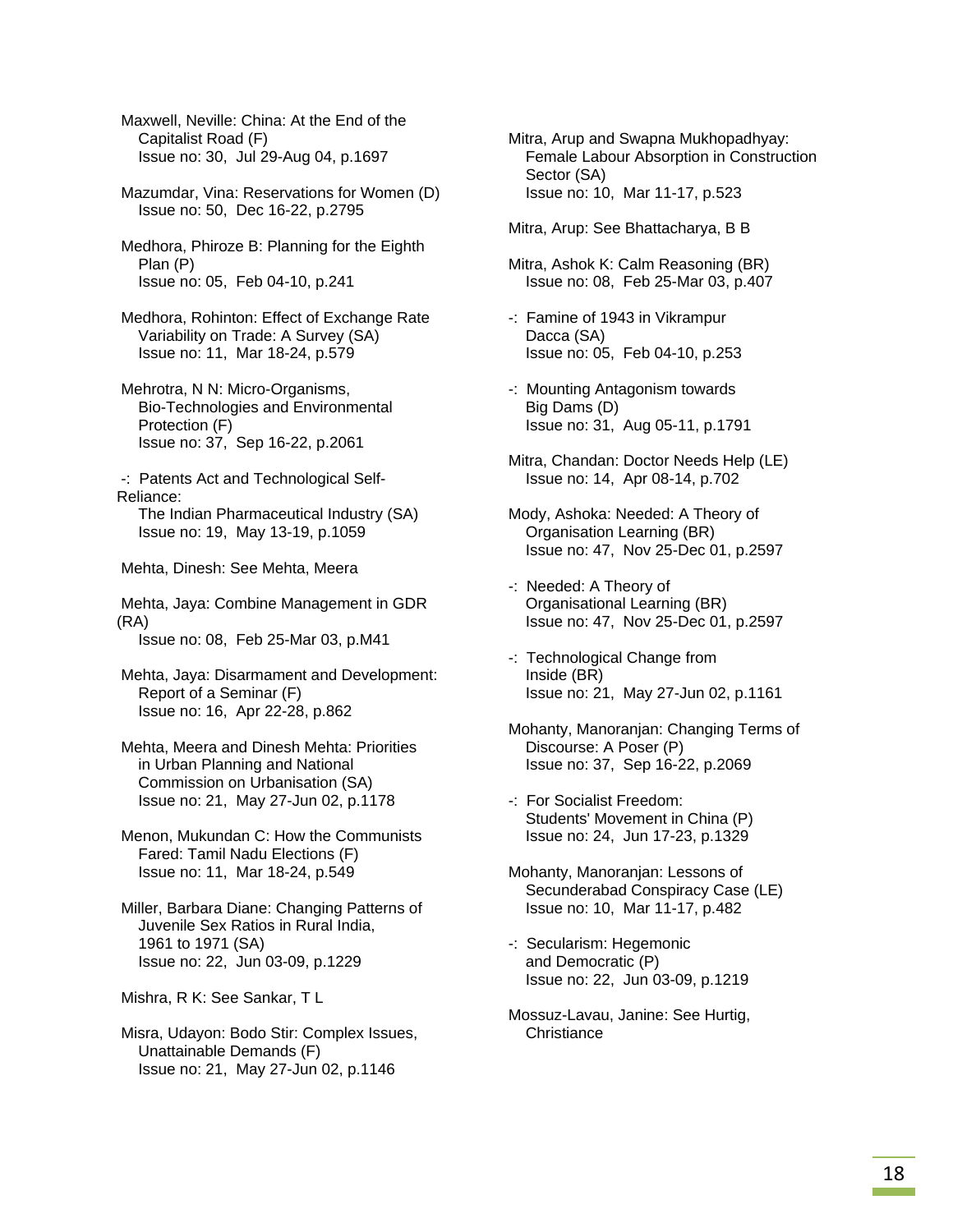Mruthyunjaya and Praduman Kumar: Crop Economics and Cropping Pattern Changes (RA) Issue no: 51-52, Dec 23-05, p.A159

 Mujumdar, N A: Monetary Targeting: Objectives and Appropriate Indicators (SA) Issue no: 34, Aug 26-Sep 01, p.1959

 Mukarji, Nirmal: Changeful Society and Changeless Governance (P) Issue no: 28, Jul 15-21, p.1577

- -: Decentralisation Below the State Level: Need for a New System of Governance (SA) Issue no: 09, Mar 04-10, p.467
- Mukherjee, Robin: See Chattopadhyay, Manabendu
- Mukherjee, Robin: See Chattopadhyay, Manabendu
- Mukherjee, Robin: See Chattopadhyay, Manabendu
- Mukherjee, Robin: See Chattopadhyay, Manabendu
- Mukherjee, Robin: See Coondoo, Dipankar

Mukherjee, Robin: See Roy, Bina

- Mukhia, Harbans: Dynamics of Rural Power (BR) Issue no: 24, Jun 17-23, p.1338
- Mukhopadhyay, Ashim: Politics of a Food Crisis (F) Issue no: 34, Aug 26-Sep 01, p.1944
- -: Public Health Services in a Mess: Calcutta (F) Issue no: 31, Aug 05-11, p.1751

Mukhopadhyay, Swapna: See Mitra, Arup

 Mukta, Parita: Ram Janmabhoomi Comes to Milton Keynes (F) Issue no: 44-45, Nov 04-17, p.2472

Mulay, Sanjeevanee: See Bhate, Vaijayanti

 Mullik, T K: Narmada Project and People's Right to Life (LE) Issue no: 16, Apr 22-28, p.842

 Mundhra, Pannalall: Jute Woes (LE) Issue no: 27, Jul 08-14, p.1486

Murty, M N: See Chopra, Kanchan

 Nadkarni, M V: Challenge of Dryland Farming (BR) Issue no: 51-52, Dec 23-05, p.2832

 Nag, Moni: Political Awareness as a Factor in Accessibility of Health Services: A Case Study of Rural Kerala and West Bengal (SA) Issue no: 08, Feb 25-Mar 03, p.417

 Nagaraj, R: Growth in Manufacturing Output since 1980: Some Preliminary Findings (SA) Issue no: 26, Jul 01-07, p.1481

- Nair, K R G: MNC Invasion of Indian Soft Drink Industry (F) Issue no: 22, Jun 03-09, p.1208
- Nair, Rukmini Bhaya: Text and Pre-Text: History as Gossip in Rushdie's Novels (SA) Issue no: 18, May 06-12, p.994

Nandagopal, R: See Sankar, T L

- Nandasiri, Frank Don: <An> Indian 'Big Brother' Pontificates (LE) Issue no: 39, Sep 30-Oct 06, p.2166
- Nanjundan, S: UNIDO: The Turnaround, 1985-89 (F) Issue no: 43, Oct 28-Nov 03, p.2419
- Narayanswamy, Ramnath: Eastern Europe: Divided over Perestroika (F) Issue no: 04, Jan 28-Feb 03, p.186
- -: Is Gorbachev a Radical Reformer? (F) Issue no: 21, May 27-Jun 02, p.1157
- -: Perestroika: Growing Signs of Tension (F) Issue no: 13, Apr 01-07, p.666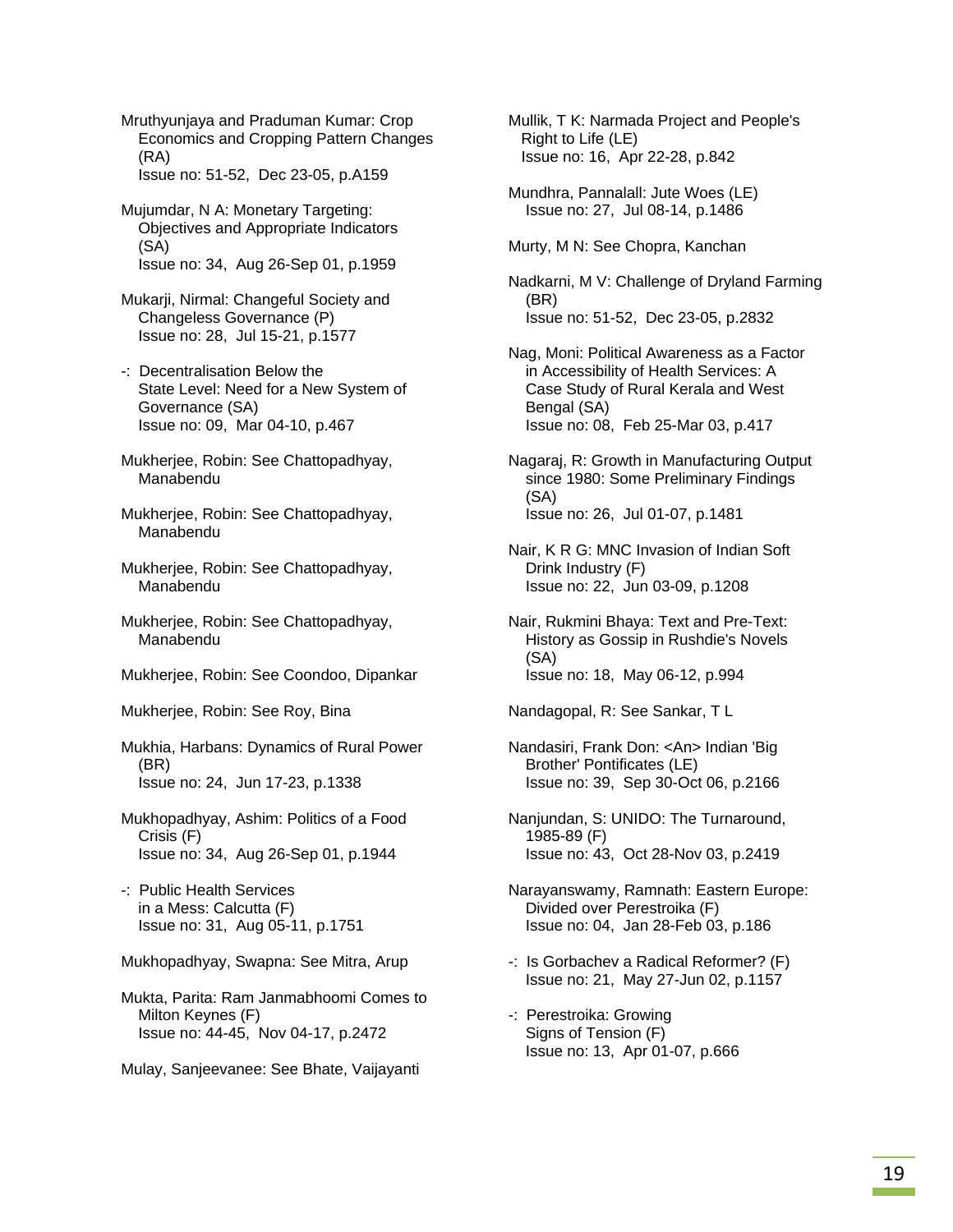- -: Restructuring Socialist Ownership: Soviet Union (F) Issue no: 18, May 06-12, p.970
- -: Restructuring Socialist Ownership: Soviet Union (F) Issue no: 34, Aug 26-Sep 01, p.1947
- -: Soviet Union: Long March to Perestroika (F) Issue no: 09, Mar 04-10, p.451
- Nauriya, Anil: Change in Government: The President's Riders (F) Issue no: 50, Dec 16-22, p.2753
- -: Relationship between State and Religion: Antinomies of Passive Secularism (P) Issue no: 08, Feb 25-Mar 03, p.405
- -: Sleeping under Bridges: The Indian Footnote (F) Issue no: 43, Oct 28-Nov 03, p.2415
- Navlakha, Gautam: Not Going by Default Entirely (LE) Issue no: 18, May 06-12, p.946
- -: A Show of Hindu Power (F) Issue no: 13, Apr 01-07, p.658
- Nayak, Pulin B and Pawan k Aggarwal: Exemption Limit and Personal Income Tax: An international Comparison (SA) Issue no: 27, Jul 08-14, p.1535
- -: Nozick's Entitlement Theory and Distributive Justice (RA) Issue no: 04, Jan 28-Feb 03, p.PE2
- -: Personal Income Tax in India: Alternative Structures and their Redistributive Effects (SA) Issue no: 50, Dec 16-22, p.2779
- Nayyar, Rohini: Does 'Garibi Hatao' Work? (BR) Issue no: 17, Apr 29-May 05, p.919
- Newell, William H: Death of Emperor (F) Issue no: 03, Jan 21-27, p.130
- Nilakant, V: Anand Model and After (BR) Issue no: 05, Feb 04-10, p.251
- Nimbkar, B V: Who Will Gain from New Seed Policy? (LE) Issue no: 01, Jan 07-13, p.2
- Ninan, K N: Self-Sufficiency in Oilseeds Within Grasp or Elusive Goal? (RA) Issue no: 39, Sep 30-Oct 06, p.A133
- Nissim, Rina: Jews, Israel and Palestine (LE) Issue no: 22, Jun 03-09, p.1190
- Noorani, A G: Amnesty International and India (CL) Issue no: 25, Jun 24-30, p.1373
- -: The Babri Masjid-Ram Janmabhoomi Question (F) Issue no: 44-45, Nov 04-17, p.2461
- -: Customs as Censors (CL) Issue no: 12, Mar 25-31, p.600
- -: Detention of Legislators (CL) Issue no: 31, Aug 05-11, p.1745
- -: Growing Ecology Law (CL) Issue no: 05, Feb 04-10, p.225
- -: India's Portrayal of Torture before UN (CL) Issue no: 16, Apr 22-28, p.852
- -: Institutional Checks against Police Excesses (CL) Issue no: 43, Oct 28-Nov 03, p.2406
- -: Maps and Freedom of Speech (CL) Issue no: 35-36, Sep 02-15, p.1987
- -: Ministers' Discretion (CL) Issue no: 21, May 27-Jun 02, p.1140
- -: Misuse of Intelligence Services (CL) Issue no: 01, Jan 07-13, p.14
- -: National Front Government and Prison Reform (CL) Issue no: 51-52, Dec 23-05, p.2811
- -: Protesters Dubbed Spies (CL) Issue no: 10, Mar 11-17, p.488
- -: Repression in Kashmir (CL) Issue no: 29, Jul 22-28, p.1626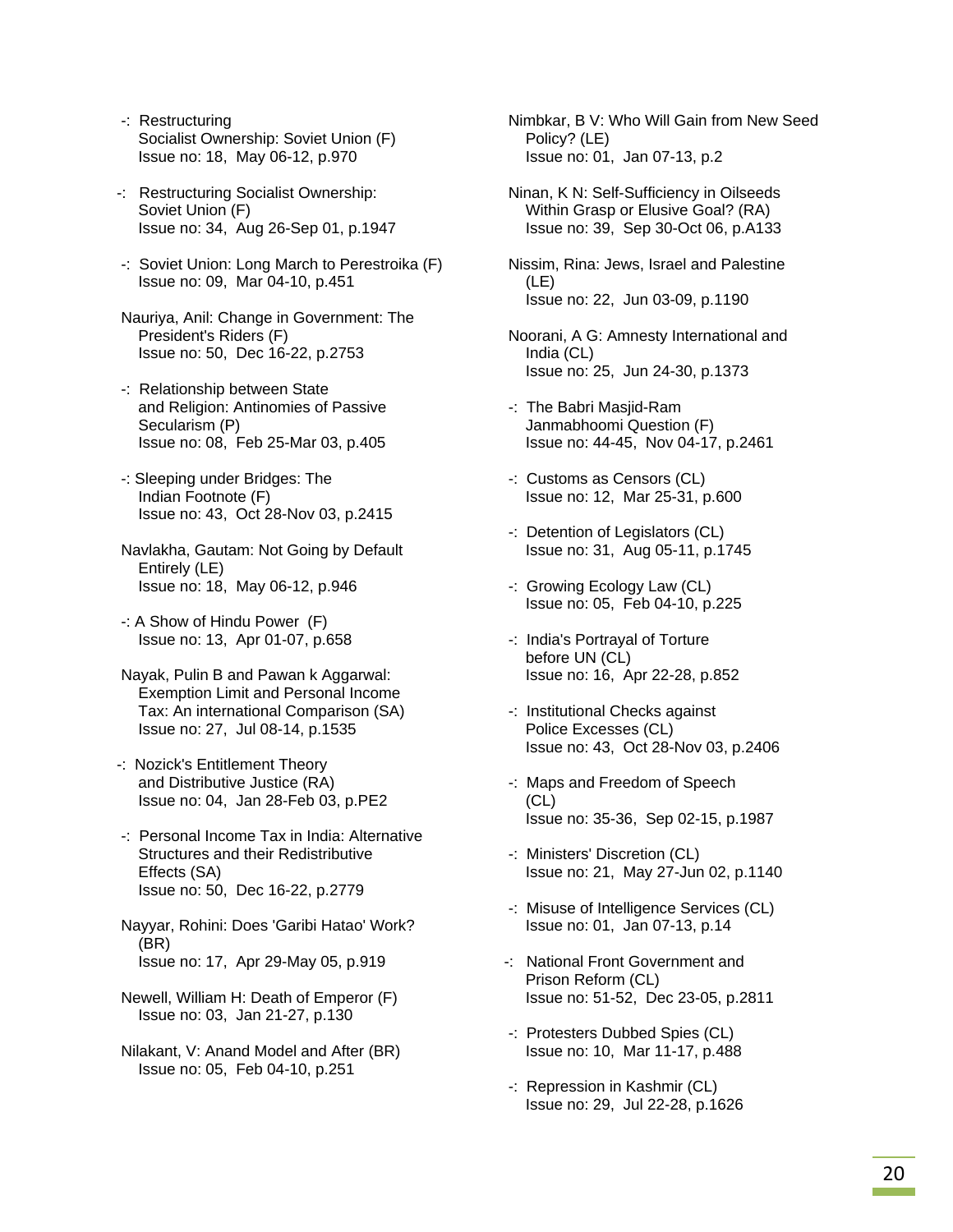- -: Telling the World about Human Rights in India (CL) Issue no: 32, Aug 12-18, p.1811
- -: UN and India's Preventive Detention (CL) Issue no: 39, Sep 30-Oct 06, p.2177
- Olsen, Wendy K: Eat Now Pay Later: Impact of Rice Subsidy Scheme (SA) Issue no: 28, Jul 15-21, p.1597
- Omvedt, Gail: Capitalist World System or Capitalist Village? (BR) Issue no: 41, Oct 14-20, p.2306
- -: Capitalist World System or Capitalist Village? (BR) Issue no: 41, Oct 14-20, p.2306
- -: Gail: Rural Women Fight for Independence (F) Issue no: 17, Apr 29-May 05, p.910
- -: Shivaji and Maratha Swarajya (BR) Issue no: 01, Jan 07-13, p.29
- -: Gail: UP in Wake of 'Green Revolution' (BR) Issue no: 46, Nov 18-24, p.2549
- Padmanabhan, V T: Broad-based Campaign (LE) Issue no: 43, Oct 28-Nov 03, p.2398
- Palriwala, Rajni: Reaffirming the Anti-Dowry Struggle (D) Issue no: 17, Apr 29-May 05, p.942
- Pandey, Divya: Women Studies (LE) Issue no: 25, Jun 24-30, p.1362
- Pandian, M S S: Culture and Subaltern Consciousness: An Aspect of MGR Phenomenon (RA) Issue no: 30, Jul 29-Aug 04, p.PE62
- -: DMK's Miscalculations: Tamil Nadu (Ed) Issue no: 48, Dec 02-08, p.2628
- -: Sworn Heir (F) Issue no: 11, Mar 18-24, p.551
- -: On Approaches to Apartheid (BR) Issue no: 26, Jul 01-07, p.1458
- Panikar, P G K: Against the Numbers Game (BR) Issue no: 26, Jul 01-07, p.1460
- Panikkar, K N: Peasant Struggles and Social Change (BR) Issue no: 42, Oct 21-27, p.2372
- -: To Stem the Communal Tide (LE) Issue no: 44-45, Nov 04-17, p.2446
- Pant, Chandrashekhar and Shripad Dharmadhikary: Mounting Antagonism towards Big Dams (D) Issue no: 35-36, Sep 02-15, p.2035
- Parameswarappa, S: See Shyam Sunder, S
- Parekh, Bhikhu: The Gandhian Alternative (LE) Issue no: 51-52, Dec 23-05, p.2798
- Parwanda, Satya Devi et al: Production Centers for Refugee Women Workers (LE) Issue no: 35-36, Sep 02-15, p.1974
- Patel, Sujata: Agni, Cyclone and Baliapal Agitation (F) Issue no: 25, Jun 24-30, p.1381
- -: Baliapal Agitation: Socio-Economic Background (F) Issue no: 12, Mar 25-31, p.604
- -: A Question of Priorities (LE) Issue no: 40, Oct 07-13, p.2218
- Patel, Surendra J: Intellectual Property Rights in the Uruguay Round: A Disaster for the South? (SA) Issue no: 18, May 06-12, p.978
- -: Main Elements in Shaping Future Technology Policies for India (SA) Issue no: 09, Mar 04-10, p.463
- Patel, Vichuti and Veena R Poonacha: Women's Studies in India (LE) Issue no: 23, Jun 10-16, p.1254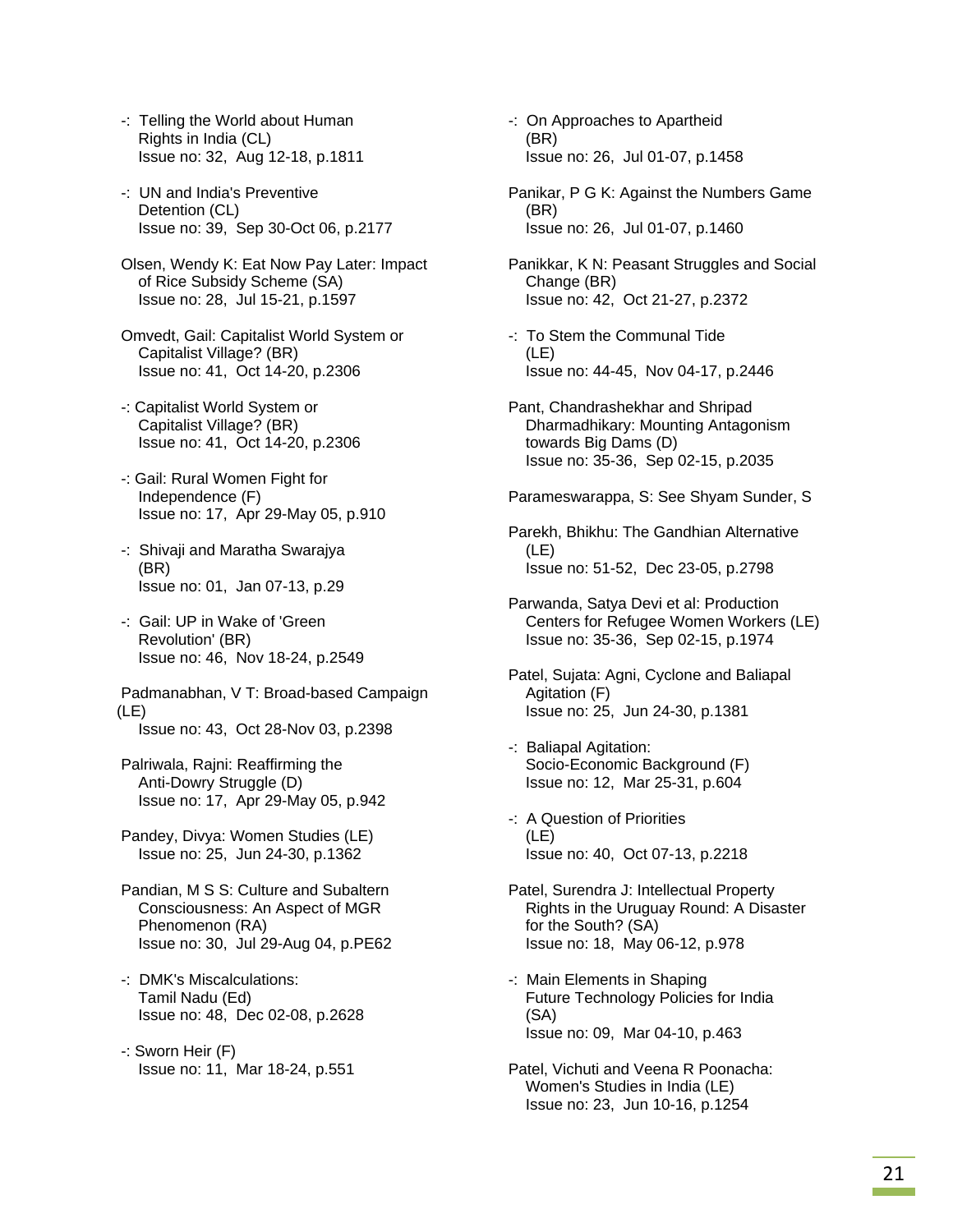Pati, Biswamoy: High-Low Dialectic: Peasant in Oriya Literature (SA) Issue no: 14, Apr 08-14, p.747

 Patil, Sharad: Mobilising Scheduled Castes and Scheduled Tribes (P) Issue no: 35-36, Sep 02-15, p.2002

 Patnaik, Prabhat: Aspects of the World Capitalist Economy in the 1980s (SA) Issue no: 35-36, Sep 02-15, p.2011

 -: BOP Problems of Developing Countries and International Division of Labour: Some Theoretical Comments (RA) Issue no: 30, Jul 29-Aug 04, p.PE91

 Paul, Samuel: Poverty Alleviation and Participation: The Case for Government-Grassroots Agency Collaboration (SA) Issue no: 02, Jan 14-20, p.100

 -: Soviet Economic Reform: Uneasy Struggle between Efficiency and Equity (RA) Issue no: 25, Jun 24-30, p.1395

 Paul, Satya: Green Revolution and Income Distribution among Farm Families in Haryana, 1969-70 to 1982-83 (RA) Issue no: 51-52, Dec 23-05, p.A154

Paul, Satya: See Nayak, Pulin B

 Petras, James: Class Politics, State Power and Legitimacy (SA) Issue no: 34, Aug 26-Sep 01, p.1955

-: Metamorphosis of Latin America's Intellectuals (F) Issue no: 14, Apr 08-14, p.719

 -: US-Soviet Relations: Non-Reciprocity in Big Power Agreements (F) Issue no: 38, Sep 23-29, p.2121

 Pettigrew, Joyce: Problems of Medical Prevention in a Punjab Village (SA) Issue no: 50, Dec 16-22, p.2784

 Phadke, Anant R S: A People's Dam (F) Issue no: 16, Apr 22-28, p.865

 Phansalkar, S J: NDDB's Market Intervention Operations in Oilseeds (LE) Issue no: 26, Jul 01-07, p.1422

Pilgaonkar, Anil: See Bal, Arun

 Pillai, M G G: Asia Pacific Forum: No Meeting of Minds (F) Issue no: 47, Nov 25-Dec 01, p.2595

 -: Decline of MCA: Malaysia (F) Issue no: 22, Jun 03-09, p.1218

 -: Illegal Workers: Contradictory Pulls: Singapore (F) Issue no: 19, May 13-19, p.1031

 -: Towards a Two-Party System?: Malaysia (F) Issue no: 35-36, Sep 02-15, p.1999

 Pitre, Vidya: Net Foreign Exchange Earnings of Private Corporate Sector (SA) Issue no: 38, Sep 23-29, p.2155

 Poonacha, Veena R and Usha R Lalwani: Dowry and Inheritance (LE) Issue no: 18, May 06-12, p.946

Poonacha, Veena R: See Patel, Vichuti

 Prabhakaran, Malathy: Do Equities Act as a Hedge Against Inflation? (RA) Issue no: 08, Feb 25-Mar 03, p.M24

Praduman Kumar: See Mruthyunjaya

Prajapati, Rohit: See Srinivasn, Bina

 Prasad, Pradhan H: Assessment of States Own-Tax Revenues by the Ninth Finance Commission (SA) Issue no: 37, Sep 16-22, p.2077

-: Neglected Aspects of India's Development Planning (SA) Issue no: 28, Jul 15-21, p.1591

 -: Roots of Uneven Growth (D) Issue no: 04, Jan 28-Feb 03, p.211

 Puri, Balaraj: J and K Panchayati Raj Bill: A Critique (F) Issue no: 28, Jul 15-21, p.1567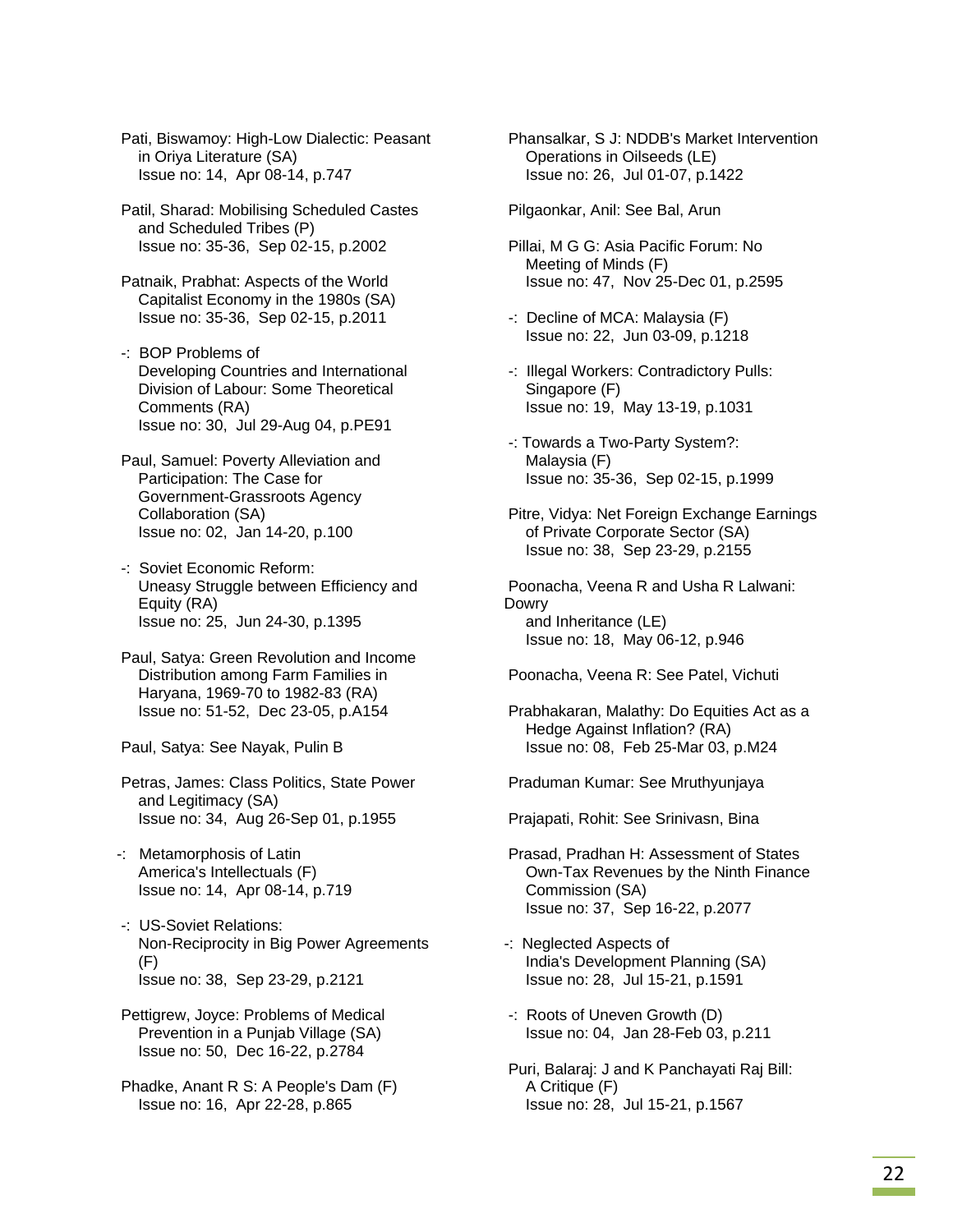- -: Perils of Rewriting Islamic History (BR) Issue no: 51-52, Dec 23-05, p.2833
- -: Rajiv-Farooq Accord: What Went Wrong? (F) Issue no: 30, Jul 29-Aug 04, p.1689
- Pursell, Garry: Industrial Sickness: Primary and Secondary (RA) Issue no: 21, May 27-Jun 02, p.M81
- Pushpangadan, K: See Kannan, K P
- Quasem, Abdul: Reason for Anger (LE) Issue no: 14, Apr 08-14, p.702
- Radhakrishna, Meena: From Tribal Community to Working Class Consciousness: Case of Yerukula Women (RA) Issue no: 17, Apr 29-May 05, p.WS2
- Radhakrishnan, P: Tamil Nadu: Ambasankar Commission and Backward Classes (F) Issue no: 23, Jun 10-16, p.1265
- Rafhavan, S V S: Policy Framework for Public Enterprises (OP) Issue no: 47, Nov 25-Dec 01, p.2599
- Raghava, V S and M K Saggar: Applicability of Monetary Approach to Balance of Payments (D) Issue no: 32, Aug 12-18, p.1855
- Rahul: False Dichotomies (LE) Issue no: 14, Apr 08-14, p.702
- Rai, Alok: Addled Only in Parts: Strange Case of Indian Secularism (P) Issue no: 50, Dec 16-22, p.2770
- Raina, Dhruv and S Irfan Habib: Cultural Foundations of Nineteenth Century Mathematical Project (SA) Issue no: 37, Sep 16-22, p.2082
- Raipuria, Kalyan: Managing a Development Information System: Strategies and Methodologies (RA) Issue no: 34, Aug 26-Sep 01, p.M131
- -: Theory and Practice of Estimating Domestic Resource Cost in India (SA)

Issue no: 32, Aug 12-18, p.1845

- Raj Kumar: Civil Liberties and People (LE) Issue no: 37, Sep 16-22, p.2038
- Rajagopalan, R and R C Sekhar: Distribution and Price Controls on Molasses and Industrial Alcohol in Gujarat: A Review (SA) Issue no: 07, Feb 18-24, p.373
- Rajgopal, A and P Anbazhagan: Problems of Pumpset-Farmers in Tamil Nadu (F) Issue no: 07, Feb 18-24, p.341
- Rakesh Mohan: Industry and Urban Employment, 1961-81: A Preliminary Exploration (SA) Issue no: 44-45, Nov 04-17, p.2481

 Ram Mohan, K T and K Ravi Raman: Mavoor Rayons Accord: Left-Front Government on Its Knees (F) Issue no: 01, Jan 07-13, p.16

- Ram, P R: Workers and Trade Unions in China (BR) Issue no: 07, Feb 18-24, p.351
- Ramabrahmam, I: Literacy Missions: Receding Horizons (P) Issue no: 41, Oct 14-20, p.2301
- Ramachandra, Usha: Police Threaten PhD Fellows (LE) Issue no: 48, Dec 02-08, p.2626
- Ramachandran, S: Banking Regulations and Islamic Finance (SA) Issue no: 51-52, Dec 23-05, p.2835
- Ramamurthy, T G: Ethnic Indians in Malaysia (F) Issue no: 39, Sep 30-Oct 06, p.2192
- Ramanna, Mridula: Social Background of the Educated in Bombay City: 1824-58 (SA) Issue no: 04, Jan 28-Feb 03, p.203
- Ranadive, Kanta: Case of Dr Bal: The Larger Issues (LE) Issue no: 02, Jan 14-20, p.54
- Rao, C Niranjan: Recent Developments in International Patent System (SA) Issue no: 51-52, Dec 23-05, p.2841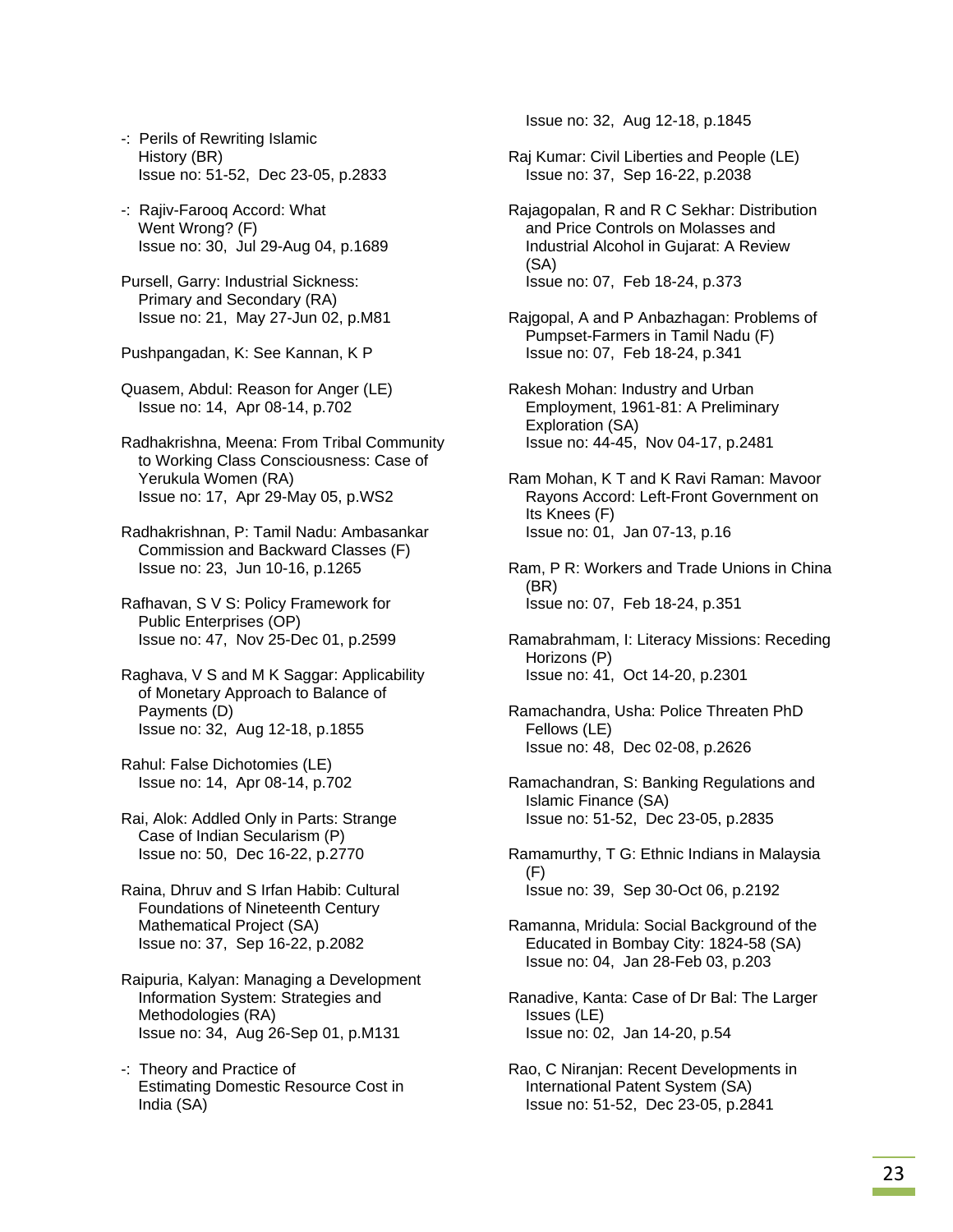- -: Trade Related Aspects of Intellectual Property Rights: Question of Patents (SA) Issue no: 19, May 13-19, p.1053
- Rao, Govinda M and J V M Sarma: Measuring Tax Potential: Some Clarifications (D) Issue no: 13, Apr 01-07, p.698

 Rao, Gudipudi Vijaya: Unreasonable Reaction (LE) Issue no: 43, Oct 28-Nov 03, p.2398

- Rao, Hanumantantha C H: Decentralised Planning: An Overview of Experience and Prospects (SA) Issue no: 08, Feb 25-Mar 03, p.411
- Rao, Hemlata: Poverty Measures and Tax Devolution (D) Issue no: 37, Sep 16-22, p.2091

Rao, Nagmani: See Joy, K J:

- Rao, Pamela and T Ramachandra Rao: Preserving Regulation (LE) Issue no: 35-36, Sep 02-15, p.1974
- Rao, Rama T: New National Income Estimates (D) Issue no: 06, Feb 11-17, p.322
- Rao, S L: The Dark Area: Public Enterprises (Ed) Issue no: 38, Sep 23-29, p.2097
- -: Innovative Marketing Strategies: Small Enterprises Fight Large Established Companies (RA) Issue no: 34, Aug 26-Sep 01, p.M127
- -: Public Sector and the Marketing Concept (RA) Issue no: 47, Nov 25-Dec 01, p.M178
- Rao, T Ramachandra: See Rao, Pamela
- Rao, V K R V: L S Venkataramanan Memorial Fund (LE) Issue no: 49, Dec 09-15, p.2682
- Rao, V M: Decentralised Planning: Priority Economic Issues (SA) Issue no: 25, Jun 24-30, p.1399
- -: Development Strategy for the Next Phase: Perspectives and Priorities (BR) Issue no: 01, Jan 07-13, p.27
- -: Development Strategy for the Next Phase: Perspectives and Priorities (BR) Issue no: 01, Jan 07-13, p.27
- Rasmaswamy, Gita: Jabbargudem Land Dispute (LE) Issue no: 21, May 27-Jun 02, p.1130
- Ratnagar, Shereen: Traditional Technologies in Indian Agriculture (F) Issue no: 42, Oct 21-27, p.2359
- Ratnam, Venkata C S: Emoluments in Public Enterprises: Review of Pay Committee's Report (RA) Issue no: 21, May 27-Jun 02, p.M61
- Ravi Raman, K: See Ram Mohan, K T
- Ray, Aswini K: Pakistan's Post-Colonial Democracy: Implications for Indo-Pak Relations (F) Issue no: 16, Apr 22-28, p.866
- Reddy, N Subba : Sword of Damocles over Tribal People of Andhra Pradesh (F) Issue no: 26, Jul 01-07, p.1442
- Reddy, T Prabhakar: Tribal Land Alienation in Andhra Pradesh (F) Issue no: 28, Jul 15-21, p.1571
- Reddy, V N and Sharit K Bhowmik: Small Growers and Co-operative Tea Factories in Nilgiris (RA) Issue no: 39, Sep 30-Oct 06, p.A145
- Reoch, Richard: Amnesty International and Kampuchea (LE) Issue no: 03, Jan 21-27, p.110
- Rikhye, Ravi: How Many Troops in Sri Lanka? (F) Issue no: 12, Mar 25-31, p.606
- -: Indian Defence Budget: Fact and Fantasy (F) Issue no: 17, Apr 29-May 05, p.905
- -: Assessing Pakistan's Military Expansion since 1971 (F) Issue no: 08, Feb 25-Mar 03, p.395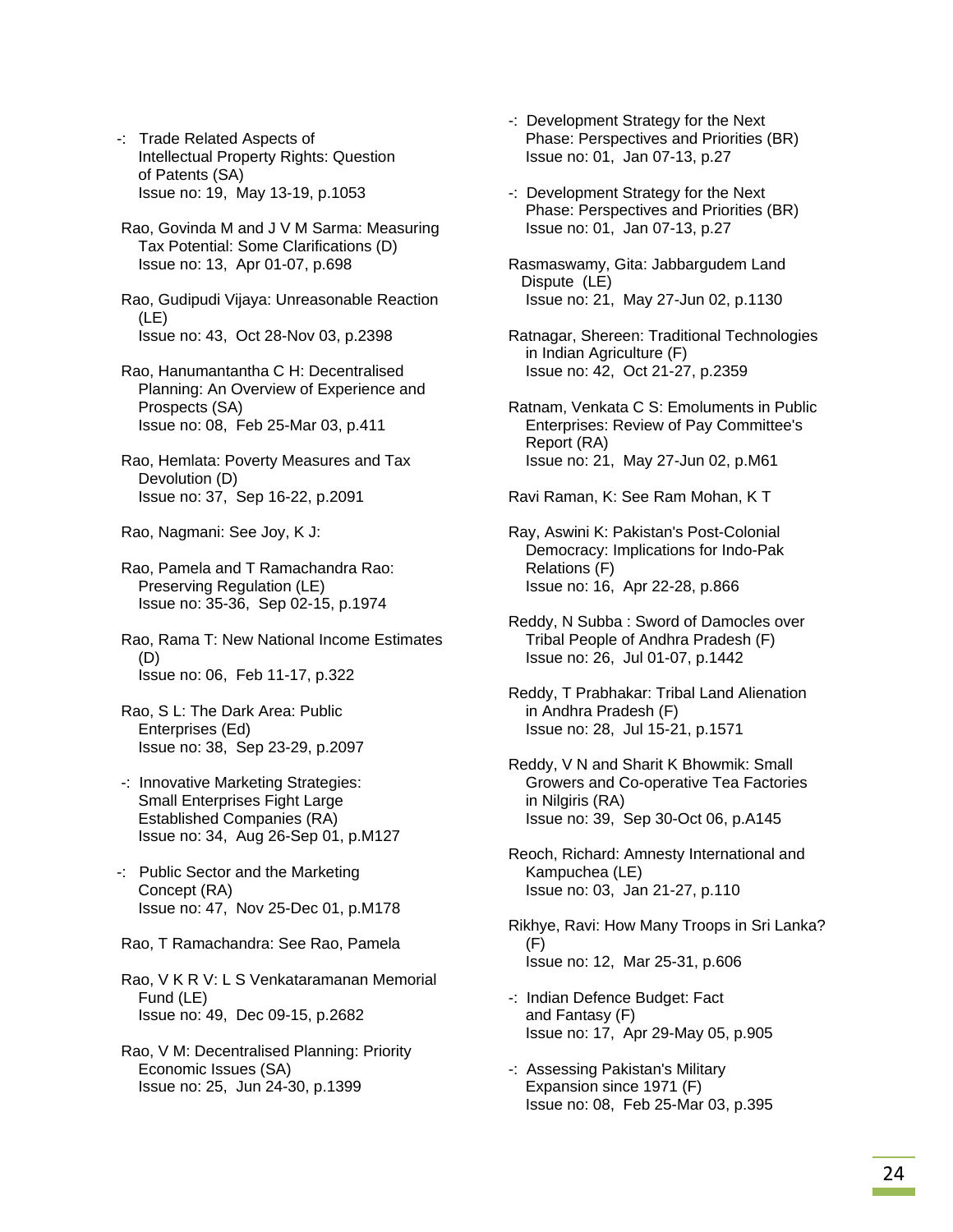Rizvi, Gowher: Questioning a Dominant Discourse (BR) Issue no: 42, Oct 21-27, p.2373

 Rizvi, S Ameenul Hasan: Muslim Women Act: The Other Side (LE) Issue no: 03, Jan 21-27, p.110

- Rodrigues, Denis: Another Morvi in the Making (LE) Issue no: 24, Jun 17-23, p.1306
- -: Denis: Another Morvi in the Making? (F) Issue no: 14, Apr 08-14, p.714
- -: Rallying against Planned Disaster (F) Issue no: 39, Sep 30-Oct 06, p.2183
- Romijn, H A: Entrepreneurship Training for Small Business in Developing Countries: Some Issues (RA) Issue no: 08, Feb 25-Mar 03, p.M8

Rothermund, Indira: See Jayant, Asha

 Roy, Ajit: The Chinese Tragedy: Roots and Offshoots (SA) Issue no: 31, Aug 05-11, p.1785

- -: CPI(M)-CPI Relations: the Basic issues: West Bengal (F) Issue no: 20, May 20-26, p.1081
- -: Left Front Recovers Lost Ground: West Bengal (F) Issue no: 49, Dec 09-15, p.2698
- -: Left Strategy for the Elections (F) Issue no: 41, Oct 14-20, p.2289
- -: The Undependable Allies (F) Issue no: 13, Apr 01-07, p.655
- -: Development' for Whom? (LE) Issue no: 49, Dec 09-15, p.2682
- Roy, Ashim Kumar: A History of Achievements (BR) Issue no: 38, Sep 23-29, p.2132
- -: Rammohun Roy (BR) Issue no: 20, May 20-26, p.1101

 Roy, Bina and Robin Mukherjee: Income and Income Differentials among Workers in Small-Scale Manufacturing Enterprises in Calcutta: Some Survey Results (SA) Issue no: 48, Dec 02-08, p.2671

- Roy, Biren: Labour: Bengal Lamps Affair (F) Issue no: 11, Mar 18-24, p.552
- Roy, Tirthankar: Relations of Production in Handloom Weaving in the Mid-1930s (RA) Issue no: 04, Jan 28-Feb 03, p.PE21
- Rudra, Ashok: Efficiency? (LE) Issue no: 19, May 13-19, p.1010
- -: Emergence of the Intelligentsia as a Ruling Class in India (SA) Issue no: 03, Jan 21-27, p.142
- -: In a Theoretical Vacuum (BR) Issue no: 17, Apr 29-May 05, p.917
- -: The Intelligentsia as a Ruling Class (D) Issue no: 34, Aug 26-Sep 01, p.1971
- -: Women Studies in India (D) Issue no: 42, Oct 21-27, p.2395

Rudra, Ashok: See Chatterjee, Sumita

 Rudra, Ashok: See Chattopadhyay, Manabendu

 Rudra, Ashok: See Chattopadhyay, Manabendu

 Rudra, Ashok: See Chattopadhyay, Manabendu

 Rudra, Ashok: See Chattopadhyay, Manabendu

 Rustam Singh: Restoring Revolutionary Theory: Towards an Understanding of Lenin's the State and Revolution (SA) Issue no: 43, Oct 28-Nov 03, p.2431

 Sadasivan, Swarna: Pattern of Pulses Production: An Analysis of Growth Trends (RA) Issue no: 51-52, Dec 23-05, p.A167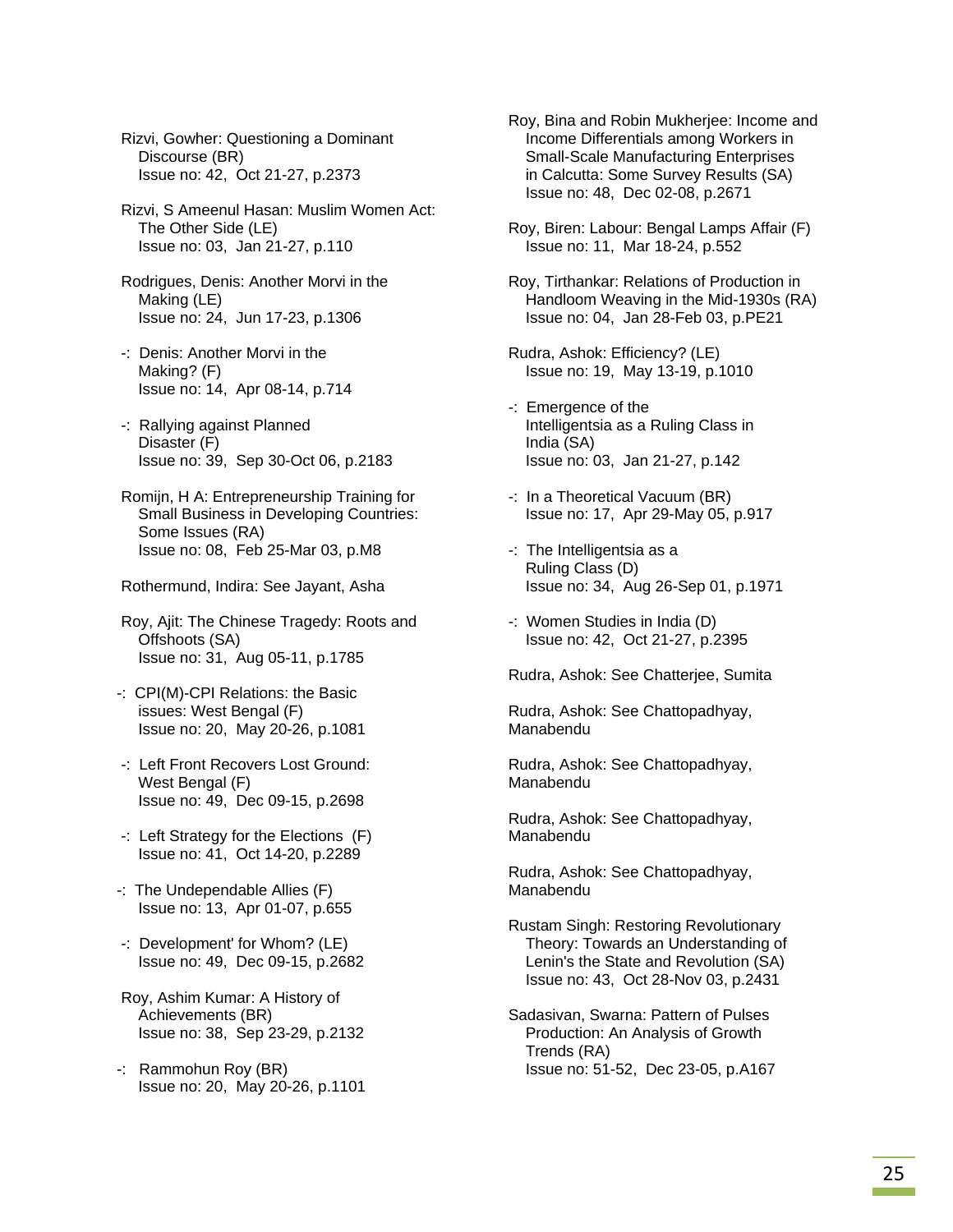Saggar, M K: See Raghava, V S

 Saldanha, Denzil: 'Socialisation' of Critical Thought: Responses to Illiteracy among the Adivasis in Thane District (RA) Issue no: 30, Jul 29-Aug 04, p.PE54

- Saldanha, Indra Munshi: Attached Labour in Thane: A Historical Overview (SA) Issue no: 20, May 20-26, p.1121
- Samarasinghe, S W R de A: Sri Lanka's Presidential Elections (F) Issue no: 03, Jan 21-27, p.131

 Sankar, T L ; R Nandagopal and R K Mishra: State Level Public Enterprises in India: An Overview (RA) Issue no: 08, Feb 25-Mar 03, p.M33

 Sanwal, Mukul: Panchayati Raj: The Next Steps (P) Issue no: 42, Oct 21-27, p.2365

- Sarma, Atul: Union Budget, 1989-90 (SA) Issue no: 18, May 06-12, p.1001
- Sarma, J V M: See Rao, Govinda M

 Sathyamurthy, T V: Impact of Centre-State Relations on Indian Politics: An Interpretative Reckoning, 1947-87 (SA) Issue no: 38, Sep 23-29, p.2133

- -: Tamil Nadu Assembly Elections: Portents and Prospects (SA) Issue no: 16, Apr 22-28, p.883
- -: Ten-Year Itch' under Thatcher Administration (F) Issue no: 26, Jul 01-07, p.1446
- Satish Chandran, T R: Do We Have an Energy Price Policy? (BR) Issue no: 12, Mar 25-31, p.615
- -: Do We Have an Energy Price Policy? (BR) Issue no: 12, Mar 25-31, p.615
- Satish, P: Left Alternative in Andhra (LE) Issue no: 32, Aug 12-18, p.1798
- Satya Deva: Intellectual Dependency: A Model (BR) Issue no: 19, May 13-19, p.1037
- -: Intellectual Dependency: A Model (BR) Issue no: 19, May 13-19, p.1037
- -: Police Lawlessness in Andhra Pradesh (LE) Issue no: 35-36, Sep 02-15, p.1974
- Sau, Ranjit: Falling Rate of Profit in India's Industry? (RA) Issue no: 30, Jul 29-Aug 04, p.PE95
- -: Proposed International Debt Facility (F) Issue no: 04, Jan 28-Feb 03, p.185
- Seabright, Paul: Failure of Livestock Investments under IRDP: Evidence from Two Villages in Tamil Nadu (SA) Issue no: 39, Sep 30-Oct 06, p.2203
- Sebastian, P A: Decay of Parliamentary Institutions in India (F) Issue no: 31, Aug 05-11, p.1749
- -: Khomeini's Fatwa (F) Issue no: 09, Mar 04-10, p.449
- -: Upholding Ideology of Male Domination (F) Issue no: 14, Apr 08-14, p.716

Seeta Prabhu K: See Sita, K

Seeta Prabhu, K: See Sita, K

Sekhar, R C: See Rajagopalan, R

- Sen Gupta, Bhabai: Change (F) Issue no: 50, Dec 16-22, p.2747
- -: Decline and Fall? (F) Issue no: 06, Feb 11-17, p.282
- -: Delhi versus Bharat (F) Issue no: 46, Nov 18-24, p.2531
- -: End of the TINA Factor? (F) Issue no: 09, Mar 04-10, p.437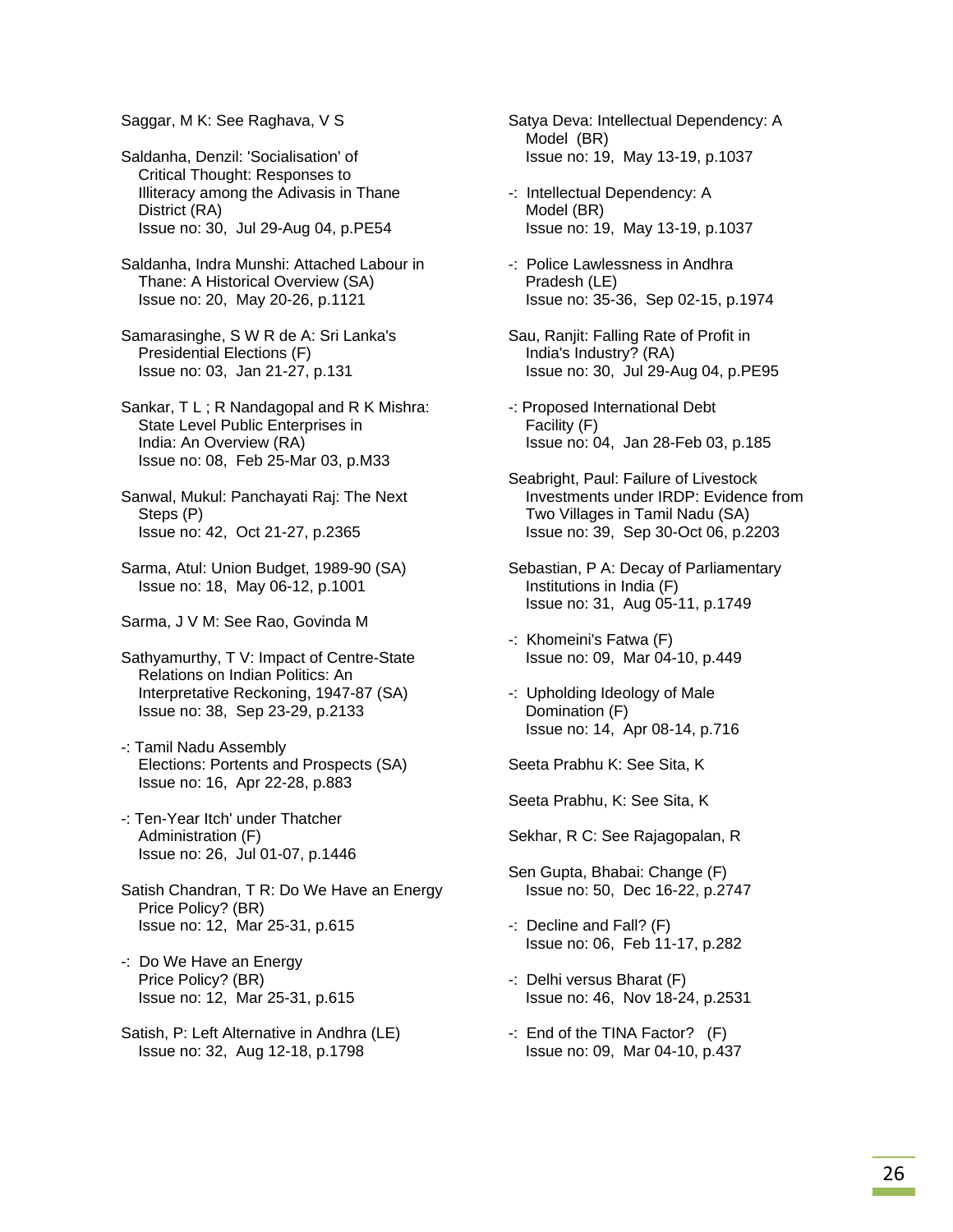- *-: Flexible Power-People*  Equation (F) Issue no: 27, Jul 08-14, p.1497
- -: The Fourth Year (F) Issue no: 01, Jan 07-13, p.12
- -: Home and the World (F) Issue no: 03, Jan 21-27, p.120
- -: Ice on Summer Seas (F) Issue no: 41, Oct 14-20, p.2285
- -: It's Political War:Nothing Less (F) Issue no: 20, May 20-26, p.1077
- -: Laying Out of a Rose Garden (F) Issue no: 33, Aug 19-25, p.1869
- -: A Mirror Election in the Offing (F) Issue no: 34, Aug 26-Sep 01, p.1937
- -: The Sails Have but Poor Winds (F) Issue no: 44-45, Nov 04-17, p.2458
- -: Thrust into the Storm (F) Issue no: 43, Oct 28-Nov, p.2407
- -: Trapped in the Sinking Titan (F) Issue no: 12, Mar 25-31, p.601
- Sen, Amiya: Class and Politics in 19th Century Bengal (LE) Issue no: 23, Jun 10-16, p.1254
- Sen, Ilina: Feminists, Women's Movement, and the Working Class (P) Issue no: 29, Jul 22-28, p.1639
- -: Women in a Revolutionary Setting (BR) Issue no: 46, Nov 18-24, p.2545
- Sen, Pronab: Growth and Instability of Indian Exports to the USSR (SA) Issue no: 13, Apr 01-07, p.687
- -: Women in Soviet Central Asia (BR) Issue no: 20, May 20-26, p.1104
- Sen, Shailaja: Indian National Movement: A Closer Look (F) Issue no: 12, Mar 25-31, p.608
- Sen, Sukla: Socialism in One Country (D)

Issue no: 12, Mar 25-31, p.637

- -: Socialist Freedom and Repression (LE) Issue no: 38, Sep 23-29, p.2094
- Sen, Tapas Kumar: See Shyam Nath
- Seneviratne, Mahinda: Sowing the Seeds for a 'Biorevolution' (F) Issue no: 32, Aug 12-18, p.1819
- Sengupta, Arjun: LDC Debt Problem: Some Reflections on Proposed Solutions (SA) Issue no: 17, Apr 29-May 05, p.921
- Sengupta, Nirmal: Mounting Antagonism towards Big Dams (D) Issue no: 48, Dec 02-08, p.2679
- Seth, Vijay: See Goldar, Bishwanath
- Shah, A M: Parameters of Family Policy in India (SA) Issue no: 10, Mar 11-17, p.513

Shah, Amita: See Kashyap, S P

- Shah, Ghanshyam: Limits of Political Management (BR) Issue no: 23, Jun 10-16, p.1281
- Shah, I M: Another Morvi in the Making? (LE) Issue no: 19, May 13-19, p.1010
- Shankardass, Rani Dhavan: Ten Years of Thatcherism in Historical Perspective: Conservatism in Britain (SA) Issue no: 51-52, Dec 23-05, p.2849
- Shankari, Uma: What is Happening to Cows and Bulls of Sundarapalle? (SA) Issue no: 21, May 27-Jun 02, p.1164
- Shariff, Abusaleh: In Search of Holistic Medicine (BR) Issue no: 35-36, Sep 02-15, p.2009
- Sharma, Miriam and Urmaila Vanjani: Women's Work Is Never Done: Dairy Development and Health in the Lives of Rural Women in Rajasthan (RA) Issue no: 17, Apr 29-May 05, p.WS38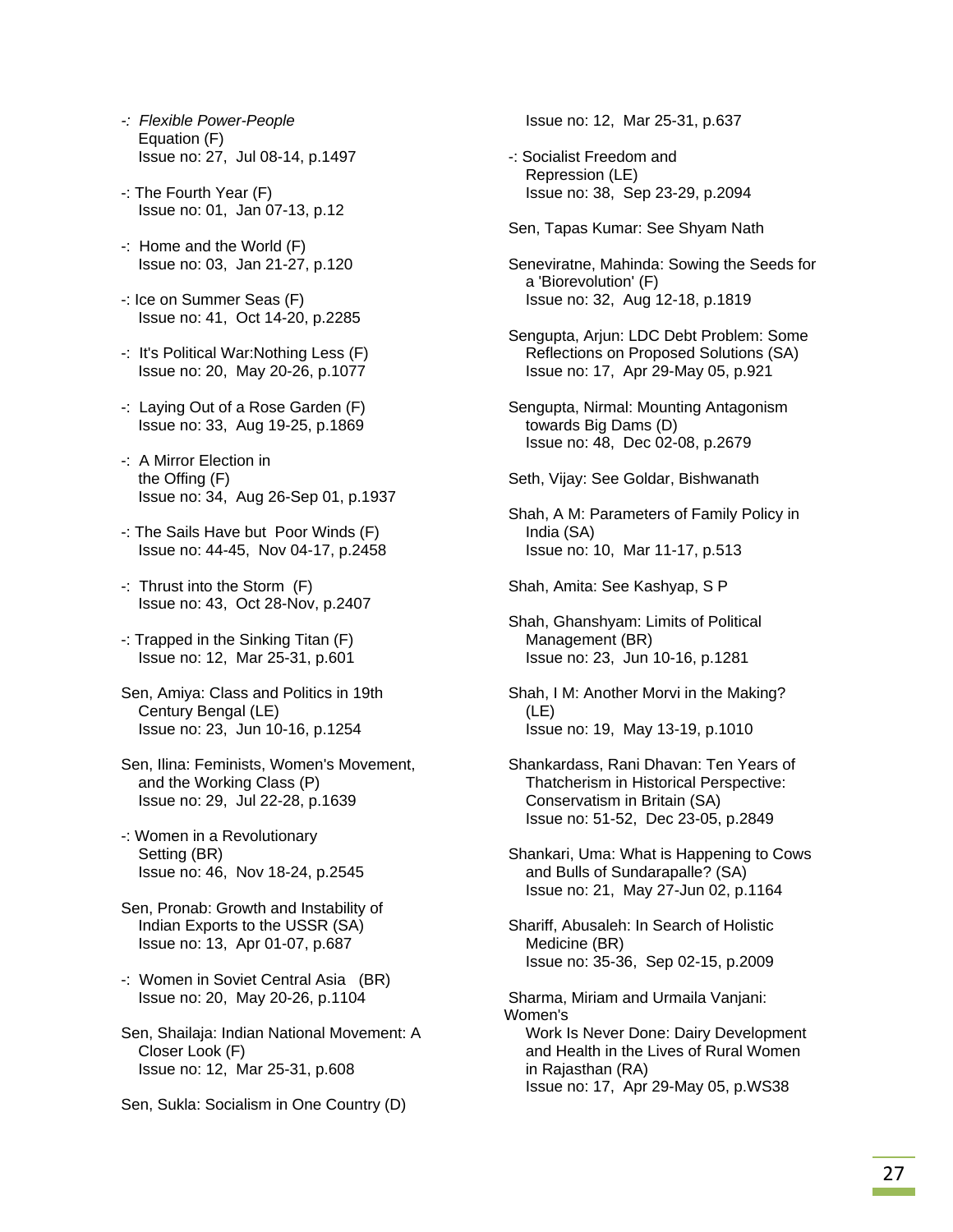Shatrugna, M: Changed Political Calculations: Andhra Pradesh (F) Issue no: 46, Nov 18-24, p.2535

- -: Co-operative Colleges: Education (Ed) Issue no: 26, Jul 01-07, p.1424
- -: Entrance System for Elimination (F) Issue no: 39, Sep 30-Oct 06, p.2191
- -: Mayhem at Jayapuram (F) Issue no: 07, Feb 18-24, p.344
- -: NTR and the Naxalites (F) Issue no: 28, Jul 15-21, p.1570
- -: NTR Ratham Grinds to a Halt (F) Issue no: 49, Dec 09-15, p.2696
- Shergill, H S: Agrarian Structure as a Factor in Rural Poverty: Some Cross-Section Evidence (RA) Issue no: 12, Mar 25-31, p.A9
- Sherlock, Stephen: Railway Workers and Their Unions: Origins of 1974 Indian Railways Strike (SA) Issue no: 41, Oct 14-20, p.2311
- Shery Chand, Sarvar V: See Franco, F
- Sheth, D L: State, Nation and Ethnicity: Experience of Third World Countries (SA) Issue no: 12, Mar 25-31, p.619
- Shukla, Tara: Rural Non-Agricultural Employment (F) Issue no: 35-36, Sep 02-15, p.1993
- Shyam Nath and Tapas Kumar Sen: Business Property Tax as an Alternative to Octroi (SA) Issue no: 09, Mar 04-10, p.473
- Shyam Sunder, S and S Parameswarappa: Social Forestry and Eucalyptus (D) Issue no: 01, Jan 07-13, p.51
- Siddhartha, V: Propertyless? (LE) Issue no: 06, Feb 11-17, p.270

Sineau, Mariette: See Hurtig, Christiance

- Singh, Balwant: Money Supply-Prices: Causality Revisited (SA) Issue no: 47, Nov 25-Dec 01, p.2613
- Singh, Gayatri and Bernard D'Mello: Police Firing at Chandrapur Thermal Power Station (F) Issue no: 41, Oct 14-20, p.2293
- Singh, Harsh V and Arvind Subramanian: Food Subsidisation and Income Effects (RA) Issue no: 12, Mar 25-31, p.A2
- Singh, Iqbal: Reverse Tenancy in Punjab Agriculture: Impact of Technological Change (RA) Issue no: 25, Jun 24-30, p.A86
- Singh, M P: A Matter of Conviction (LE) Issue no: 37, Sep 16-22, p.2038
- Singh, Narendra: Common Seas as Bottomless Dumps (BR) Issue no: 15, Apr 15-21, p.783
- -: Rushdie Controversy and Multi-Communal England (F) Issue no: 25, Jun 24-30, p.1387
- Singh, Randhir:TheTradition of Marxism (P) Issue no: 43, Oct 28-Nov 03, p.2421
- -: Visions for the Future: One View (P) Issue no: 14, Apr 08-14, p.723
- Singh, Rustam: Interpreting Marx: The Balancing Act (BR) Issue no: 24, Jun 17-23, p.1339
- -: Status of Violence in Marx's Theory of Revolution (RA) Issue no: 04, Jan 28-Feb 03, p.PE9
- Singh, Sukhpal and Vinod Vyasulu: Haavelmo and Development Economics (F) Issue no: 48, Dec 02-08, p.2647
- Sinha, Arun: Elections, Parties and the Political Void (F) Issue no: 43, Oct 28-Nov 03, p.2413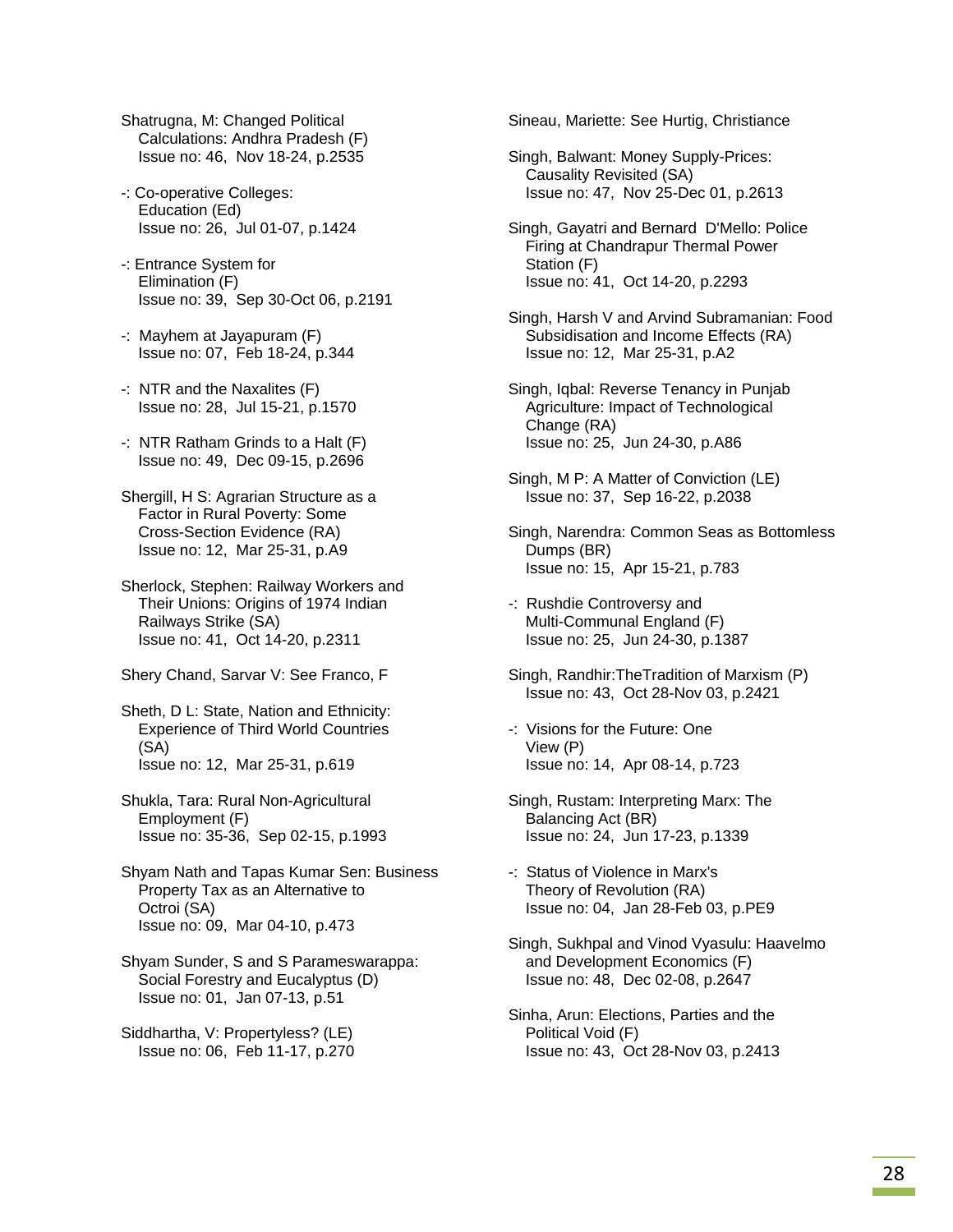- -: Restructuring India-Nepal Relations (F) Issue no: 24, Jun 17-23, p.1326
- -: Will It Work This Time?: Bihar (F) Issue no: 50, Dec 16-22, p.2755
- Sinha, J K: See Datt, Sunil
- Sinha, Sanjay: Development Impact of Silk Production: A Wealth of Opportunities (SA) Issue no: 03, Jan 21-27, p.157
- Sita Prabhu: No Surprises (BR) Issue no: 32, Aug 12-18, p.1830
- Sita, K and K Seeta Prabhu: Levels of Development and Migration (D) Issue no: 41, Oct 14-20, p.2335
- -: Levels of Development and Migration: Case of South Konkan (SA) Issue no: 01, Jan 07-13, p.39
- Smith, Kirk R: Dialectics of Improved Stoves (SA) Issue no: 10, Mar 11-17, p.517
- Sood, Atul: Futile Findings (BR) Issue no: 39, Sep 30-Oct 06, p.2196
- Sridevi, C: The Fisherwoman Financier: A Study of Status-Role Nexus in a Peasant Community (RA) Issue no: 17, Apr 29-May 05, p.WS6
- Srikantan, K Sivaswamy et al: Gokhale Institute of Politics and Economics (LE) Issue no: 17, Apr 29-May 05, p.894
- Srinivas, B: Kamani Tubes: Moving Ahead (F) Issue no: 32, Aug 12-18, p.1821
- -: Kamani Tubes: On the Move (F) Issue no: 12, Mar 25-31, p.610
- -: Management Plays Truant: Workers Initiate Take-Over Plan (F) Issue no: 38, Sep 23-29, p.2113
- Srinivasan, Niramla: Growth of Professional Managerial Unionism: The Indian Experience (RA) Issue no: 47, Nov 25-Dec 01, p.M
- -: In Defence of the Techno-Managerial Elite (LE) Issue no: 22, Jun 03-09, p.1190
- Srinivasan, P V: See Jha, Shikha
- Srinivasan, P V: See Jha, Shikha
- Srinivasn, Bina; Rohit Prajapati and Wilfred D'Costa: Dam Workers on Strike (F) Issue no: 07, Feb 18-24, p.339
- SS: Binny Mills: From Lock-out to Closure (F) Issue no: 10, Mar 11-17, p.500
- Subramanian, Arvind: See Singh, Harsh V
- Subramanian, S: Corporate Planning Practices in India (RA) Issue no: 21, May 27-Jun 02, p.M87
- Sukhpal Singh and Vinod Vyasulu: Apologia for the Capitalist System (BR) Issue no: 02, Jan 14-20, p.75
- Suresh: Sexual Terrorism (LE) Issue no: 40, Oct 07-13, p.2218
- Swaminathan, Padmini: Overlooking the Essentials (BR) Issue no: 33, Aug 19-25, p.1892
- Thakur, Sanjay P: Business and Politics in India: A Historical Perspective (F) Issue no: 26, Jul 01-07, p.1437
- Thamarajakshi, R: Agricultural Growth, Rural Development and Employment Generation (RA) Issue no: 12, Mar 25-31, p.A5
- Thimmaiah, G: Poverty Measures and their Relevance for Tax Devolution (D) Issue no: 23, Jun 10-16, p.1303
- Thomas, J W: Health Priorities: Tamil Nadu (F) Issue no: 39, Sep 30-Oct 06, p.2182
- Trivedi, Prajapati: Performance Evaluation System for Memoranda of Understanding (RA) Issue no: 21, May 27-Jun 02, p.M55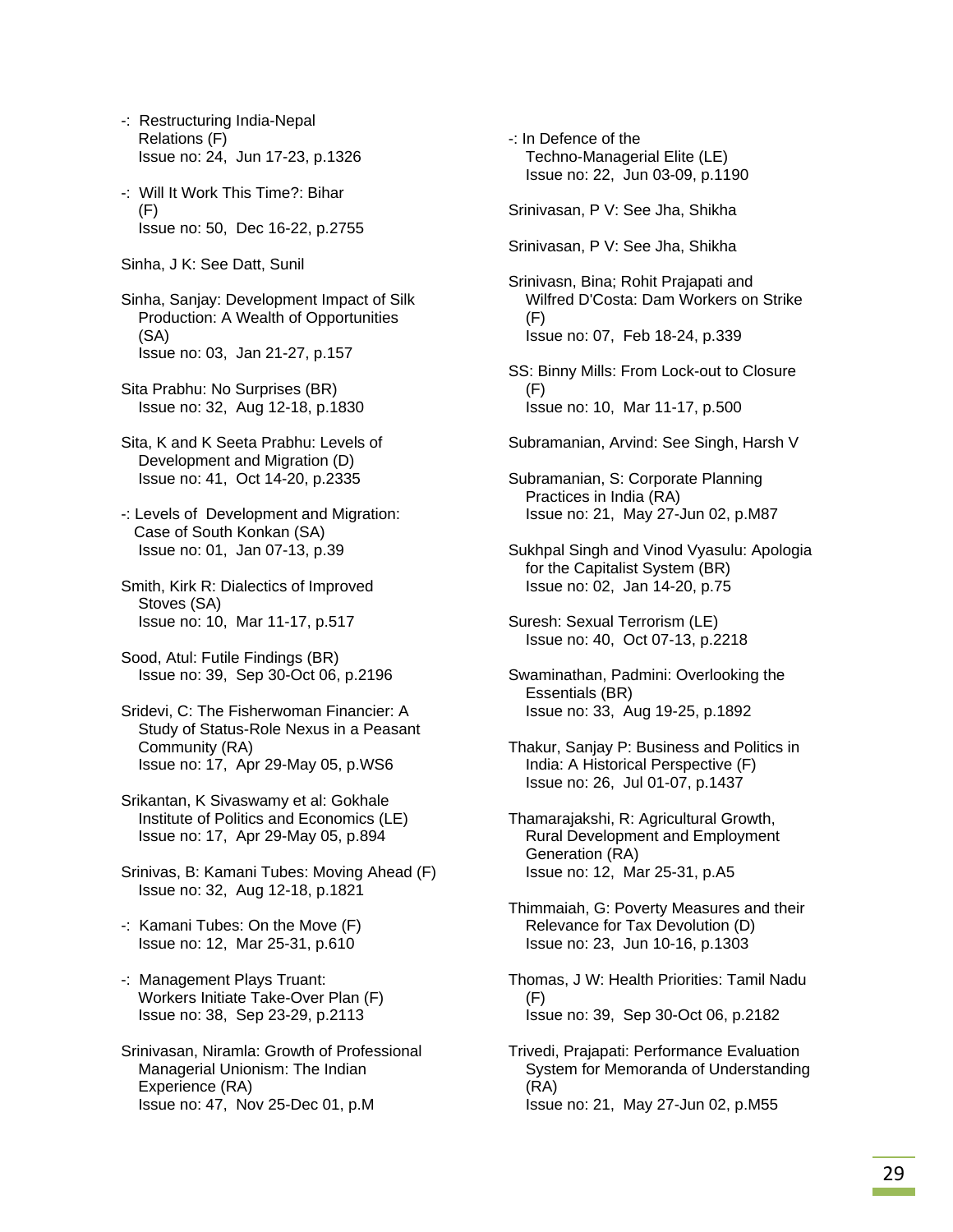Tulpule, Bagaram: Industrial Growth and Employment (BR) Issue no: 14, Apr 08-14, p.727

- -: Real Wages and Productivity in Industry: A Disaggregated Analysis (RA) Issue no: 34, Aug 26-Sep 01, p.M94
- -: Sickness in Indian Textile Industry (D) Issue no: 29, Jul 22-28, p.1675
- -: Sickness in Indian Textile Industry: Causes and Remedies (D) Issue no: 07, Feb 18-24, p.377

 Tyabji, Nasir: Hegemony by Consent Alone? (BR) Issue no: 02, Jan 14-20, p.79

 Tyagarajan, Meenakshi: Industrial Perspectives in Tamil Nadu (F) Issue no: 46, Nov 18-24, p.2539

Tyagi, D S: See Bhalla, G S

 Uberoi, J P S: Technology of Obsolescence (P) Issue no: 46, Nov 18-24, p.2543

 University of Jaffna: IPKF Actions (LE) Issue no: 13, Apr 01-07, p.642

 Unni, Jeemol: Changes in Women's **Employment**  in Rural Areas, 1961-83 (RA) Issue no: 17, Apr 29-May 05, p.WS23

 -: Regional Planning for Employment (BR) Issue no: 31, Aug 05-11, p.1769

 Upadhyay, Shashi Bhushan: Communalism and Working Class: Riot of 1893 in Bombay

 City (RA) Issue no: 30, Jul 29-Aug 04, p.PE69

- Upadhyaya, Prakash Chandra: A Celebration of the Gandhian Alternative (RA) Issue no: 48, Dec 02-08, p.2655
- -: A Celebration of the Gandhian Alternative (RA) Issue no: 48, Dec 02-08, p.2655

 Valluri, S R: CSIR: Reorganisation or Dismantling? (F) Issue no: 38, Sep 23-29, p.2115

- -: Changing Climate (F) Issue no: 02, Jan 14-20, p.64
- -: Talk-Test-Build (F) Issue no: 08, Feb 25-Mar 03, p.393
- -: Two Myths about Israel's Birth (BR) Issue no: 46, Nov 18-24, p.2547

Vanjani, Urmaila: See Sharma, Miriam

- Velayudham, T K: Bank Profitability and All That (BR) Issue no: 09, Mar 04-10, p.457
- -: Banking and Economic Development (BR) Issue no: 38, Sep 23-29, p.2127
- -: Bank Profitability and All That (BR) Issue no: 09, Mar 09-10, p.457
- -: Shift Away from Regulation: Credit Policy (F) Issue no: 20, May 20-26, p.1083
- Verghese, S K: Establishing an Offshore Financial Centre in India: Proposal Revisited (SA) Issue no: 29, Jul 22-28, p.1653
- -: Liberalisation of Japanese Financial Markets (BR) Issue no: 19, May 13-19, p.1035
- Verillo, Josmar: Concept of a Turning Point in Long-Run Growth (SA) Issue no: 01, Jan 07-13, p.31
- Vidyarthi, S: Lessons of Tiananmen Square (F) Issue no: 35-36, Sep 02-15, p.1997

Vishwanathan, Renuka: See Bajaj, J L

 Visvanathan, Susan: Marriage, Birth and Death: Property Rights and Domestic Relationships of the Orthodox/Jacobite